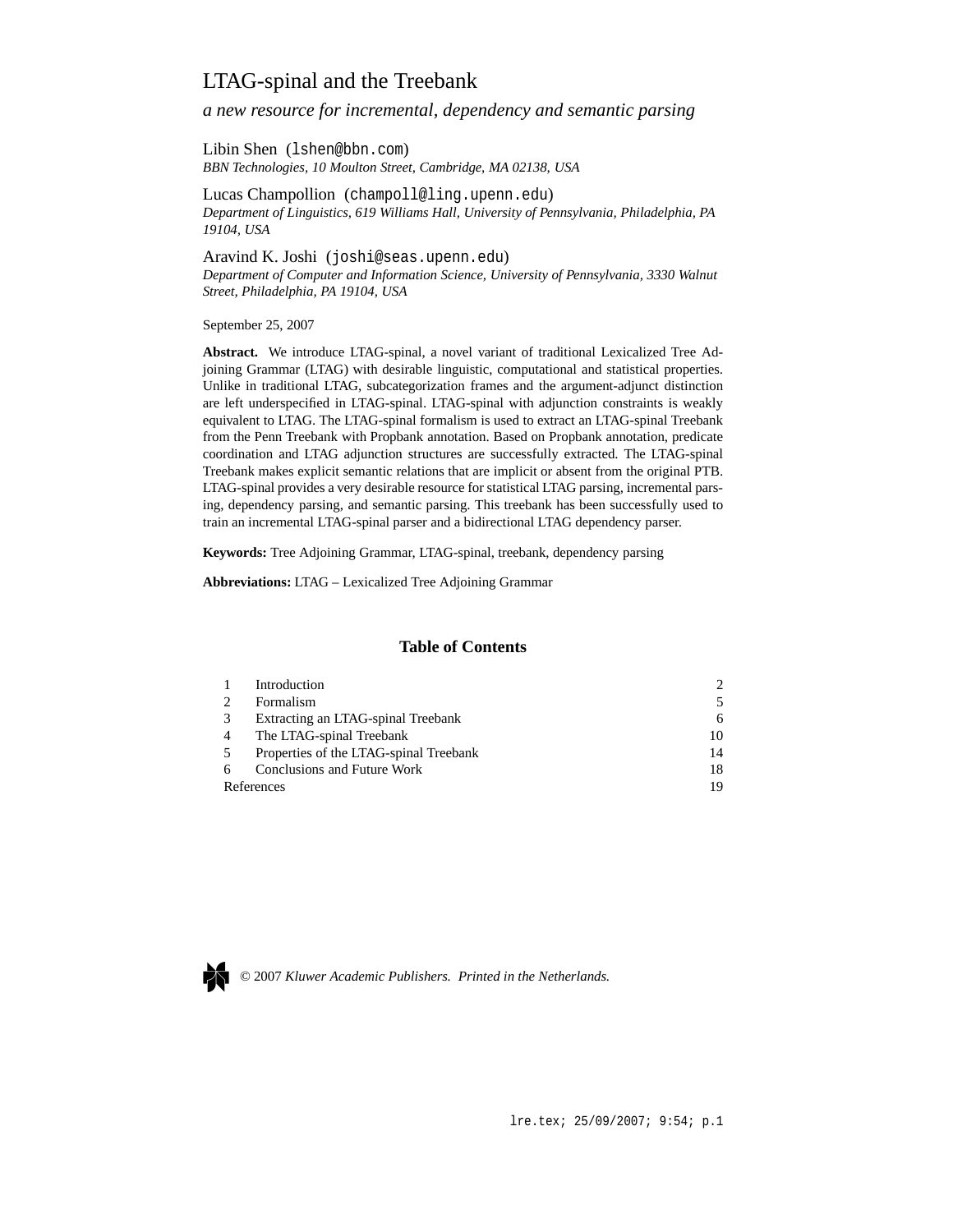#### **1. Introduction**

Lexicalized Tree Adjoining Grammar (LTAG) (Joshi and Schabes, 1997) has attractive properties from the point of view of Natural Language Processing (NLP). LTAG has appropriate generative capacity (LTAG languages belong to the class of mildly context-sensitive languages) and a strong linguistic foundation.

In this article, we introduce LTAG-spinal, a variant of LTAG with very desirable linguistic, computational and statistical properties. LTAG-spinal with adjunction constraints is weakly equivalent to traditional LTAG.

We first provide a brief introduction of LTAG in Section 1.1. In Section 1.2, we describe the motivation for the LTAG-spinal formalism. In Section 2, we introduce the definition of LTAG-spinal. Then we describe the process of extracting an LTAG-spinal Treebank from the Penn Treebank (PTB) (Marcus et al., 1994), together with Propbank annotation (Palmer et al., 2005) in Section 3. We illustrate the extracted LTAG-spinal Treebank and its treatment of certain syntactic phenomena of linguistic interest in Section 4. We also present the statistical properties of the LTAG-spinal Treebank in Section 5, especially the compatibility with the Propbank. We discuss our conclusions and future work in Section 6.

### 1.1. LEXICALIZED TREE ADJOINING GRAMMAR

Tree Adjoining Grammar (TAG) was first introduced in (Joshi et al., 1975). A recent review of TAG is given in (Abeillé and Rambow, 2001), which provides a detailed description of TAG with respect to linguistic, formal, and computational properties (see also (Frank, 2002)). In this section, we briefly describe the TAG formalism and the relation to linguistics.

In traditional lexicalized TAG, each word is associated with a set of *elementary trees*, or e-trees for short. Each e-tree represents a possible tree structure for the word.

There are two kinds of e-trees, *initial trees* and *auxiliary trees*. A derivation always starts with an initial tree. Auxiliary trees must have a *foot node*, a leaf node whose label is identical to the label of the root. E-trees can be combined through two operations, *substitution* and *adjunction*. Substitution is used to attach an initial tree  $\alpha$  into a *substitution slot* of a host tree  $\alpha'$ . Substitution slots are specially marked leaf nodes whose label must be identical with the root of  $\alpha$ . Adjunction is used to attach an auxiliary tree  $\alpha$  to a node *n* of a host tree  $\alpha'$ . *n* must carry the same label as the root and foot nodes of  $\alpha$ . Adjunction is carried out by replacing the node  $n$  with the entire tree  $\alpha$ . The foot node of  $\alpha$  is then replaced by the subtree under *n*.

The tree resulting from the combination of e-trees is called a *derived tree*. We can record the history of a derivation by building a *derivation tree*, in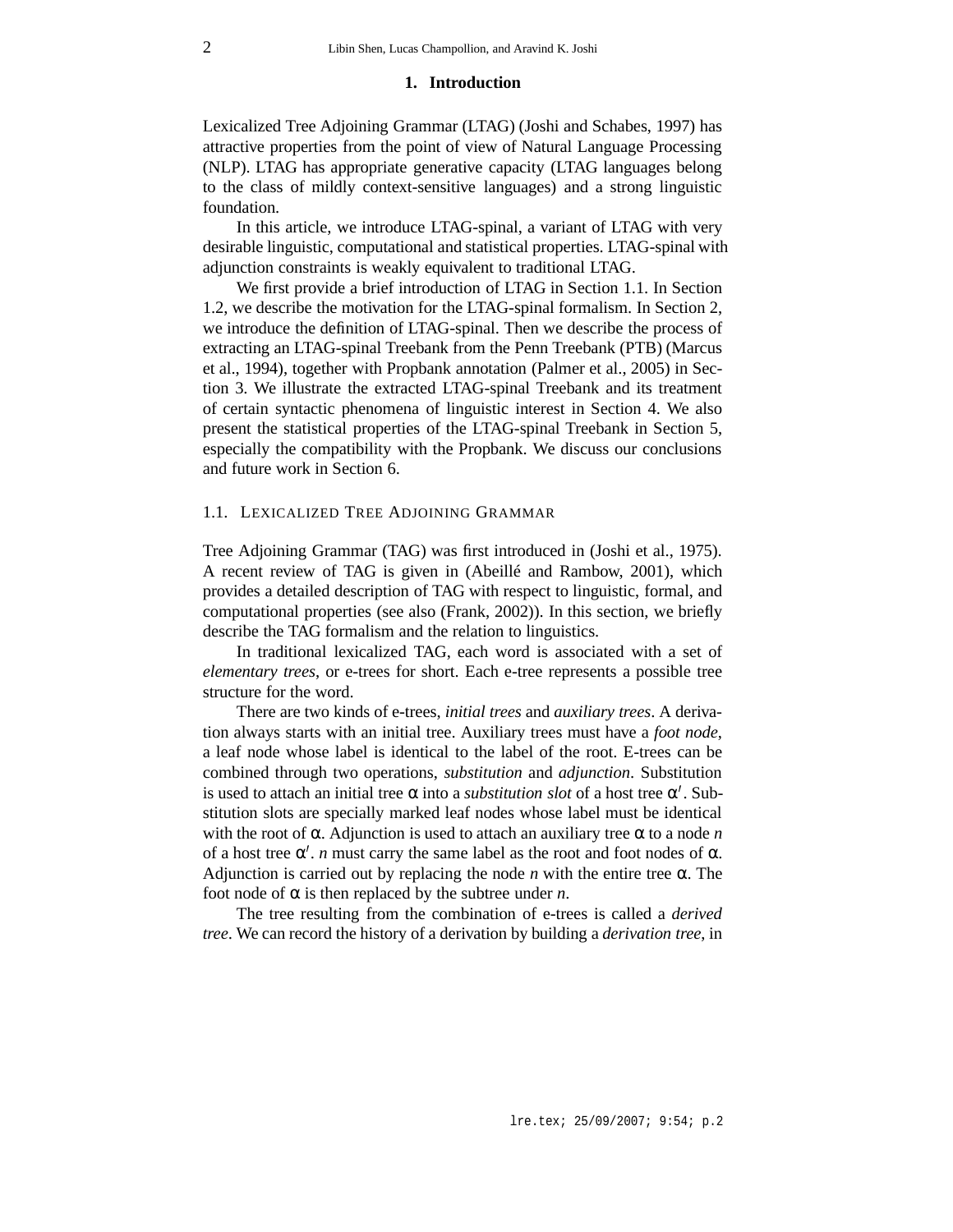which every e-tree used in the derivation is represented by a single node and every operation by a single arc, whose parent is the host tree of the operation.

### 1.2. MOTIVATION FOR LTAG-SPINAL

For the purpose of statistical processing, we need a large scale LTAG style treebank. As far as automatic treebank extraction and statistical processing is concerned, a variant of traditional LTAG, namely LTAG-spinal, turns out to be more attractive. We now illustrate these two aspects in turn.

#### 1.2.1. *LTAG Treebank Extraction*

LTAG encodes the subcategorization frames of predicates explicitly by modeling each predicate as an e-tree that contains substitution slots for (obligatory) arguments but not for (optional) adjuncts. Predicates with more than one subcategorization frame are represented with multiple e-trees.

In previous work of LTAG treebank extraction (Xia, 2001; Chen et al., 2006), heuristic rules were used to distinguish arguments from adjuncts. However, e-trees extracted in this way are different from the e-trees of a handcrafted LTAG grammar, e.g. the XTAG English grammar (XTAG-Group, 2001). It turns out to be a non-trivial task to map the automatically generated templates to those in the XTAG grammar. One extracted e-tree can be mapped to several XTAG e-trees which differ in their feature structures. It is difficult to obtain this information from the original resources.

Therefore, we desire a framework in which the representations for arguments and adjuncts are similar. In this way, we can encode the ambiguity with a single structure, and leave the disambiguation for further processing.

Our solution is a *sister adjunction* like operation. Sister adjunction was previously proposed to represent adjuncts in (Chiang, 2000) for Tree Insertion Grammars (TIG) (Schabes and Waters, 1995), as well as in D-Tree substitution grammars (Rambow et al., 2001). We call our operation *attachment* (see below for a definition). We use attachment both for arguments and for non-predicate adjuncts<sup>1</sup>, thereby encoding argument-adjunct ambiguity.

The *extended domain of locality* (EDL) (Joshi and Schabes, 1997) of LTAG is still retained in the sense that syntactically dependent arguments are directly attached to the predicate. By domain of locality, we mean a domain over which various kinds of syntactic dependencies can be specified. In traditional LTAG, EDL is expressed in terms of hard constraints via the structure of e-trees representing *extended* projections of lexical items. In our

<sup>1</sup> By *non-predicate* adjuncts, we mean the auxiliary trees whose foot node does not subcategorize for the anchor; these are essentially modifier trees. LTAG also uses auxiliary trees to model phenomena other than non-predicate adjuncts. Examples are raising verbs and parentheticals. In going from LTAG to LTAG-spinal, we do not change the analysis of these phenomena. See Section 4 for further discussion.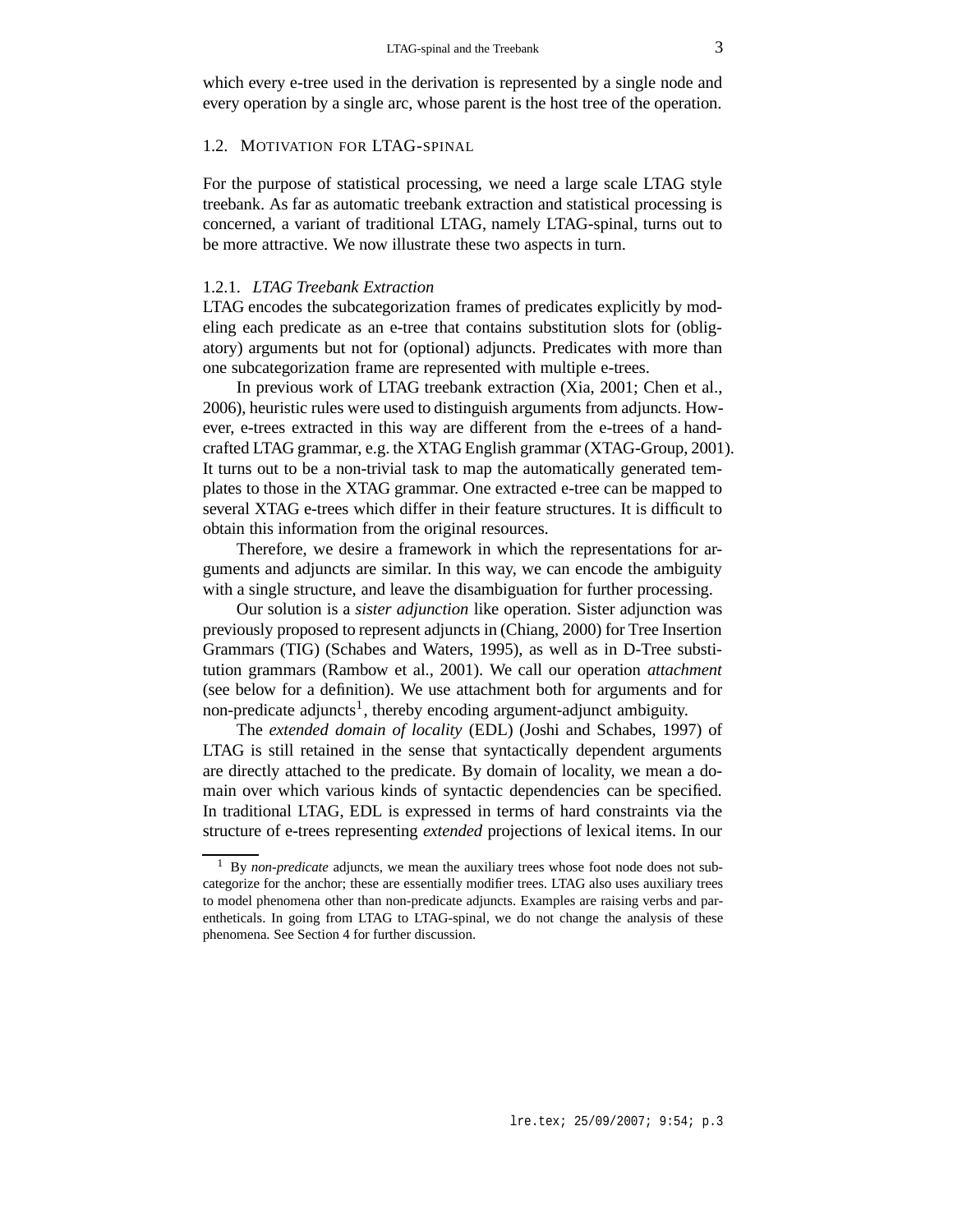

*Figure 1.* Spinal e-trees

presentation, EDL is expressed in terms of soft constraints, in particular in terms of the distributions of argument and adjunct attachment operations.

As a result, our e-trees are in the so-called spinal form since arguments do not appear in the e-tree of the predicate.

#### 1.2.2. *Statistical Processing*

The complexity of using automatically extracted LTAG templates in parsing is greatly increased due to increased local ambiguity (i.e., the average number of e-trees per word). According to the *coarse to fine* approach (Charniak and Johnson, 2005), it is attractive to use some structure to encode these templates, so as to make the search space more tractable at each step of parsing.

The LTAG-spinal formalism, which we formally introduce in the next section, substantially reduces the local ambiguity. For example, the e-tree of a transitive verb and the e-tree of a ditransitive verb have identical spines from the *S* node to the *V* node. In parsing, when we encounter a predicate of a given sentence, we do not need to guess its subcategorization frame immediately. Instead, we use the spinal form to represent a verb without its subcategorization frame. We defer identifying the correct subcategorization frames to a later stage in the processing chain, when enough contextual information becomes available, in a way similar to (Charniak, 1997; Collins, 1999).

To sum up, the key reasons that lead us to adopt the LTAG-spinal framework are these: Unlike traditional LTAG, LTAG-spinal does not encode the argument-adjunct distinction explicitly, which makes it easier to automatically convert the PTB to LTAG-spinal format. LTAG-spinal trees generalize over predicates with different subcategorization frames, which follows the *coarse to fine* spirit and alleviates the sparse data problem for a parser. In particular, the parser is not forced to make a decision on subcategorization without enough contextual information.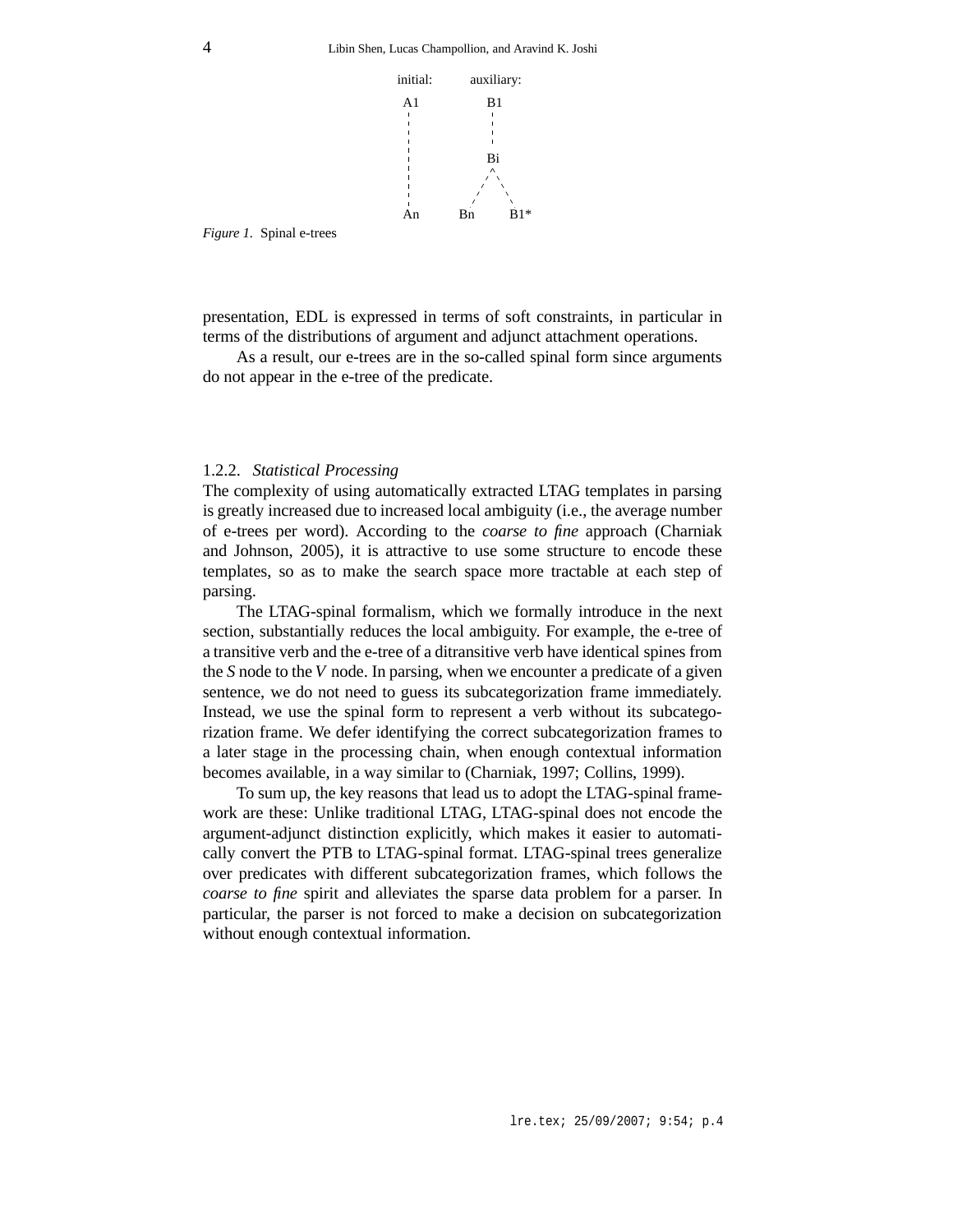#### **2. Formalism**

In LTAG-spinal, just as in traditional LTAG, we have two kinds of e-trees, initial trees and auxiliary trees (see Figure 1). What makes LTAG-spinal novel is that e-trees are in the spinal form. A spinal initial tree is composed of a **lexical spine** from the root to the anchor, and nothing else. A spinal auxiliary tree is composed of a lexical spine and a **recursive spine** from the root to the foot node. For example, in Figure 1, the lexical spine for the auxiliary tree is  $B_1, ..., B_i, ..., B_n$ , the recursive spine is  $B_1, ..., B_i, ..., B_1^*$ .

There are two operations in LTAG-spinal, namely, **adjunction** and **attachment**. *Adjunction* in LTAG-spinal is the same as in traditional LTAG (see Section 1.1). To *attach* an initial tree  $\alpha$  to a node *n* of another tree  $\alpha'$ , we add the root of  $\alpha$  to *n* as a new child. Unlike in the substitution operation,  $\alpha'$  need not have a *substitution slot* that subcategorizes for the root of α. Attachment applies to initial trees only, and adjunction applies to auxiliary trees only.

Attachment can be modeled as a special case of adjunction. We can add artificial root and foot nodes to an initial tree to build an auxiliary tree, and simulate the attachment of an initial tree by a (non-wrapping) adjunction of the artificial auxiliary tree, as in TIG. On the other hand, attachment is similar to substitution in that, unlike adjunction, it can not generate any non-projective dependencies.

However, the flexibility of attachment can be constrained by null (NA), obligatory (OA) and selective (SA) attachment constraints analogous to adjunction constraints in traditional LTAG (Joshi and Schabes, 1997). With these constraints, LTAG-spinal is weakly equivalent to traditional LTAG. A detailed proof is given in (Shen, 2006).

As for the LTAG-spinal Treebank described in this article, we do not use the three hard constraints described above, which means that the predicate etrees do not contain slots for their arguments. In our data oriented approach, the constraints are represented in a soft way via statistics. In other words, even ungrammatical sentences receive a (low probability) parse. However, this does not represent a theoretical commitment on our part. As the weak equivalence with LTAG shows, it is perfectly possible to write an LTAG-spinal grammar that assigns no structure to ungrammatical sentences.

An example of LTAG-spinal derivation trees is shown in Figure 2. Each arc is associated with a label which represents the type of operation. We use **att** for attach and **adj** for adjoin.

In Figure 2, *seems* adjoins to *new* as a *wrapping adjunction*, which means that the leaf nodes of the adjunct subtree appear on both sides of the anchor of the main e-tree in the resulting derived tree. Here, *seems* is to the left of *new* and *to me* is to the right of *new*. Wrapping adjunction allows us to describe non-projective dependencies. In this case, the dependency be-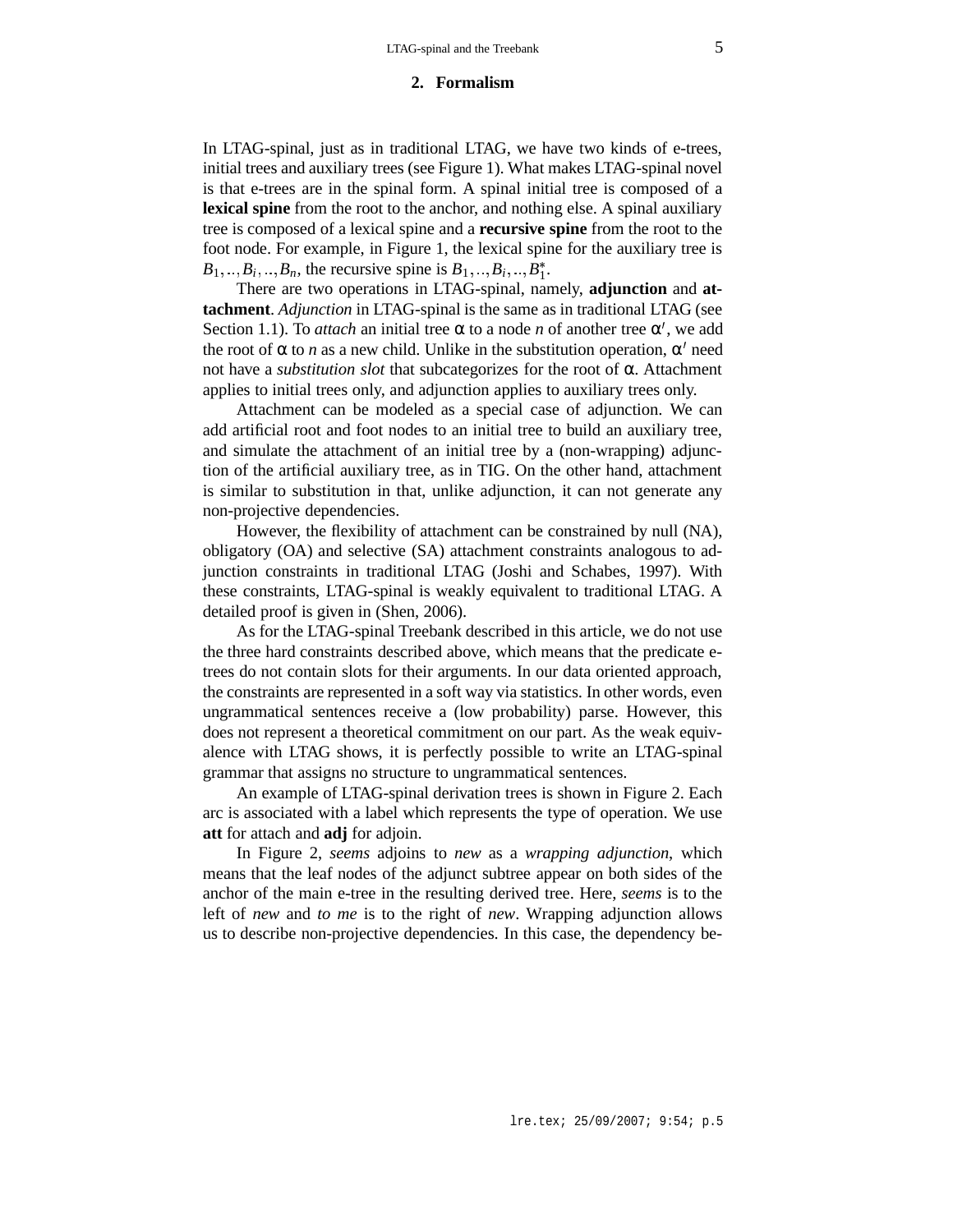

*Figure 2.* An example of an LTAG-spinal derivation

tween *to* and *seems* is non-projective. It should be noted that attachment/sister adjunction does not allow wrapping structures like this one.

### **3. Extracting an LTAG-spinal Treebank**

#### 3.1. PREVIOUS WORK

For the purpose of statistical processing, many attempts have been made for automatic construction of LTAG treebanks. Joshi and Srinivas (1994) presented a supertag corpus extracted from the Penn Treebank with heuristic rules. However, due to certain limitations of the supertag extraction algorithm, the extracted supertags of the words in a sentence cannot always be successfully put together. Xia (2001) and Chen et al. (2006) described deterministic systems that extract LTAG-style grammars from the PTB. In their systems, a *head table* in Magerman's style (1995) and the PTB functional tags were used to resolve ambiguities in extraction. Chiang (2000) reported a similar method of extracting an LTAG treebank from the PTB, and used it in a statistical parser for Tree Insertion Grammar.

#### 3.2. OUR APPROACH

We automatically extracted an LTAG-spinal Treebank from the PTB together with Propbank annotation. The following two properties make our extracted treebank different from previous work: incorporation of Propbank information and treatment of coordination. In this section, we discuss each of these properties in turn and then describe our extraction algorithm.

#### 3.2.1. *Propbank guided extraction*

Propbank provides annotation of predicate-argument structures and semantic roles on the Penn Treebank, and was unavailable to most of the previous LTAG treebank extraction systems.<sup>2</sup>

<sup>&</sup>lt;sup>2</sup> Most recently, subsets of the PTB and Propbank have been reconciliated by hand (Babko-Malaya et al., 2006; Yi, 2007). Our own extraction process was carried out automatically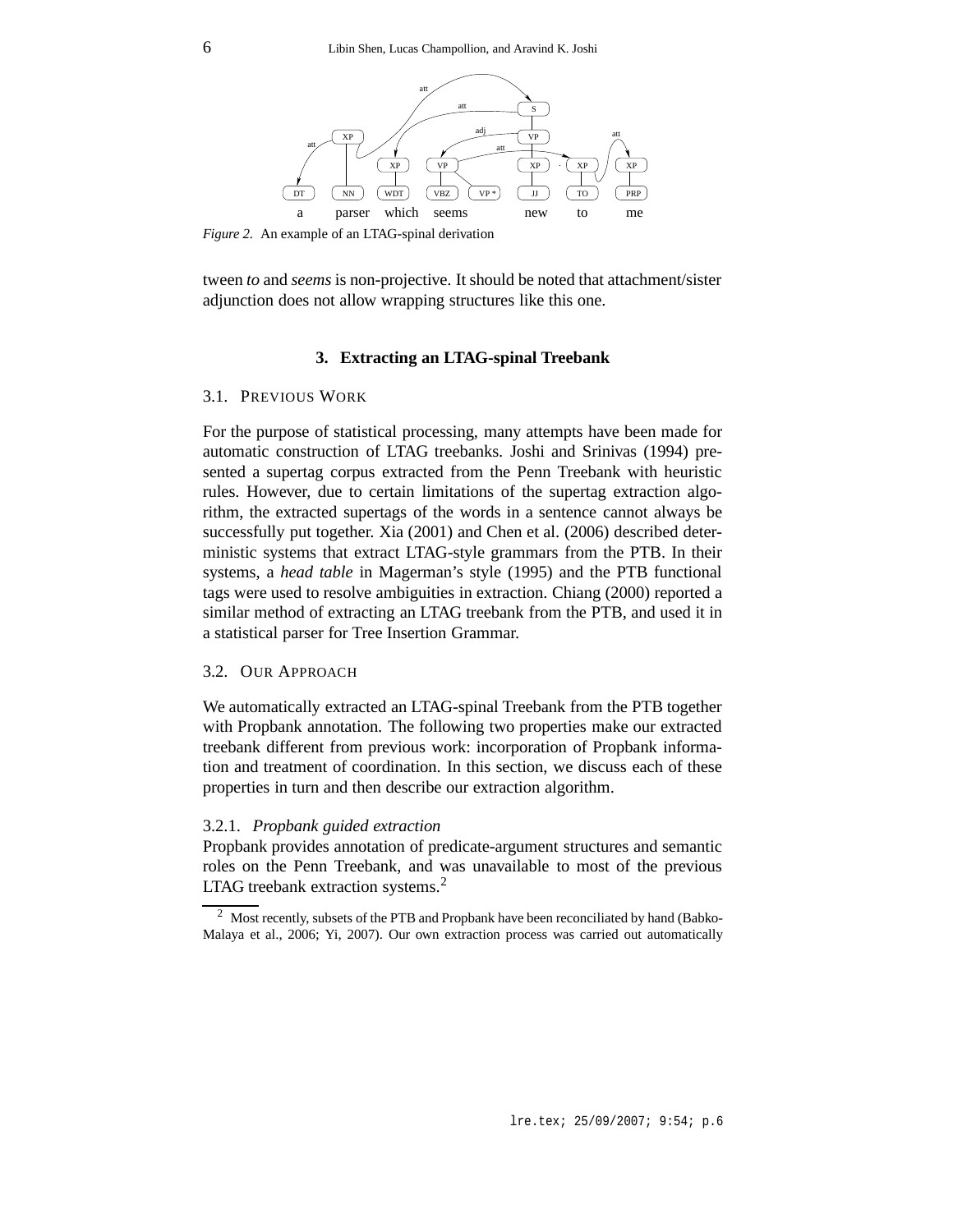There is an obvious connection between Propbank argument sets and e-trees in LTAG. Therefore, one of the goals of our work is to incorporate Propbank annotation into the extracted LTAG-spinal Treebank. In this way, the extracted e-trees for each lexical anchor (predicate) will become semantically relevant. At the same time, as explained below, Propbank provides syntactic information that helps us successfully extract various structures of interest.

In (Chen and Rambow, 2003), in a procedure called *head filtering*, a head table was used as a first step to recognize the head constituent for each phrase. Propbank annotation was then used to distinguish arguments from adjuncts, the second step of the extraction procedure. We employ Propbank annotation as early as the head filtering step. This turns out to be helpful for recognizing structures that are hard to discover with a head table. For example, Propbank annotation on discontinuous arguments helps us recognize auxiliary trees:

# EXAMPLE 1. *(the market could)*<sub>arg1.1</sub> *(continue)* $_{Pred}$  *(to soften)* $_{arg1.2}$  *in the months ahead*

Example 1 illustrates raising. The Propbank annotation tells us that *the market could . . . to soften* is ARG1 of *continue*. Unlike Propbank, the PTB does not distinguish raising from control. Based on the Propbank information, we can avoid mistakenly taking *the market* by itself as an argument of *continue*, as we would want to do if this was a control structure. (The extracted tree is shown in Figure 5.)

### 3.2.2. *Treatment of predicate coordination*

Predicate coordination structures such as VP coordination and Right Node Raising can be seen as predicates either sharing or dropping some of their arguments. Traditional LTAG's notion of locality requires each predicate to carry its complete subcategorization frame with it "hard-coded" as a part of its elementary tree. For this reason, an account of coordination cannot easily be given in traditional LTAG. Previous work has suggested contracting shared substitution slots (Sarkar and Joshi, 1996). That approach extends the notion of a derivation tree to an acyclic derivation graph. Alternatively, it can be viewed as transforming the e-trees of some of the conjuncts (e.g. the right conjunct in VP coordination) into auxiliary e-trees lacking some arguments.

LTAG-spinal does not share traditional LTAG's notion of fixed constituency, so representing predicate coordination becomes much easier. Predicate e-trees do not contain slots for their arguments, so we do not have to transform them.

In the LTAG-spinal Treebank, predicate coordination is represented with a special structure. We *conjoin* two spinal e-trees, which are of the same

before that data became available and covers the entire PTB and Propbank. To a certain extent, it has been informed by that ongoing work.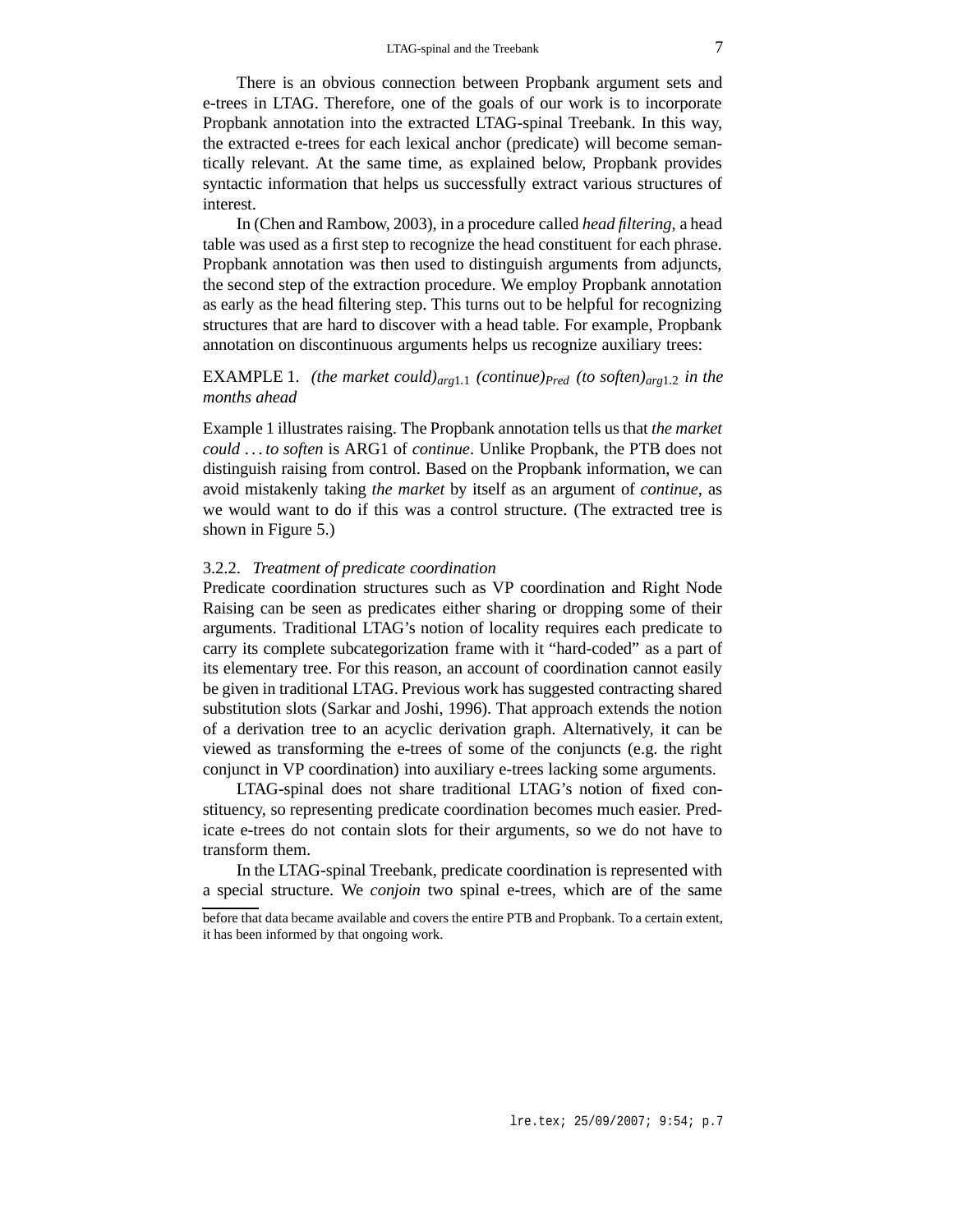

*Figure 3.* An example of conjoining in LTAG-spinal

category, as shown in Figure 3. We conjoin *interesting* onto *new*, and obtain a *coordination* structure, which is represented as a box in the figure. Here *conjoining* is a special operation to build predicate coordination structures incrementally.<sup>3</sup>

This method is more flexible than the well-known treatment of coordination in Combinatory Categorial Grammar (CCG) (Steedman, 2000) and the CCG treebank (Hockenmaier and Steedman, 2002). In CCG, the conjuncts of the same category are combined first, and then combined with the shared arguments. In our approach, we do not need to combine the conjuncts first as in CCG.

In (Sturt and Lombardo, 2005), it is shown that a combination order other than that of CCG's is more preferable from the viewpoint of psycholinguistics and incremental parsing. In their order, a complete sentence structure is first built using the first conjunct, and then the second conjunct is introduced into the derivation. Our formalism is flexible enough to accommodate either order. For example, in Figure 3, we could either conjoin *interesting* to *new* first as in CCG, or attach *new* to *parser* first as in (Sturt and Lombardo, 2005). The order of operations for predicate coordination is flexible in LTAG-spinal.

In traditional LTAG, constituency is fixed once the e-trees are defined. Any continuous string generated in LTAG always has a semantic type, which can be read off from the derived tree built so far. It is not required that there be a single constituent dominating just that string. As for LTAG-spinal, etrees are in the spinal form, so that we could easily employ underspecification of argument sharing. In this way, representation of predicate coordination becomes even simpler.

The example in Figure 3 illustrates adjective coordination. In the treebank, S and VP coordination and right node raising are represented in a

<sup>&</sup>lt;sup>3</sup> We treat conjoining as if it were a distinct operation. Theoretically, though, conjoining can be seen as a special case of the attachment operation. This is somewhat similar to traditional LTAG, where substitution is a distinct operation but can be seen as a special case of adjunction. Indeed, historically the first definition of TAG does not refer to substitution at all (Joshi et al., 1975).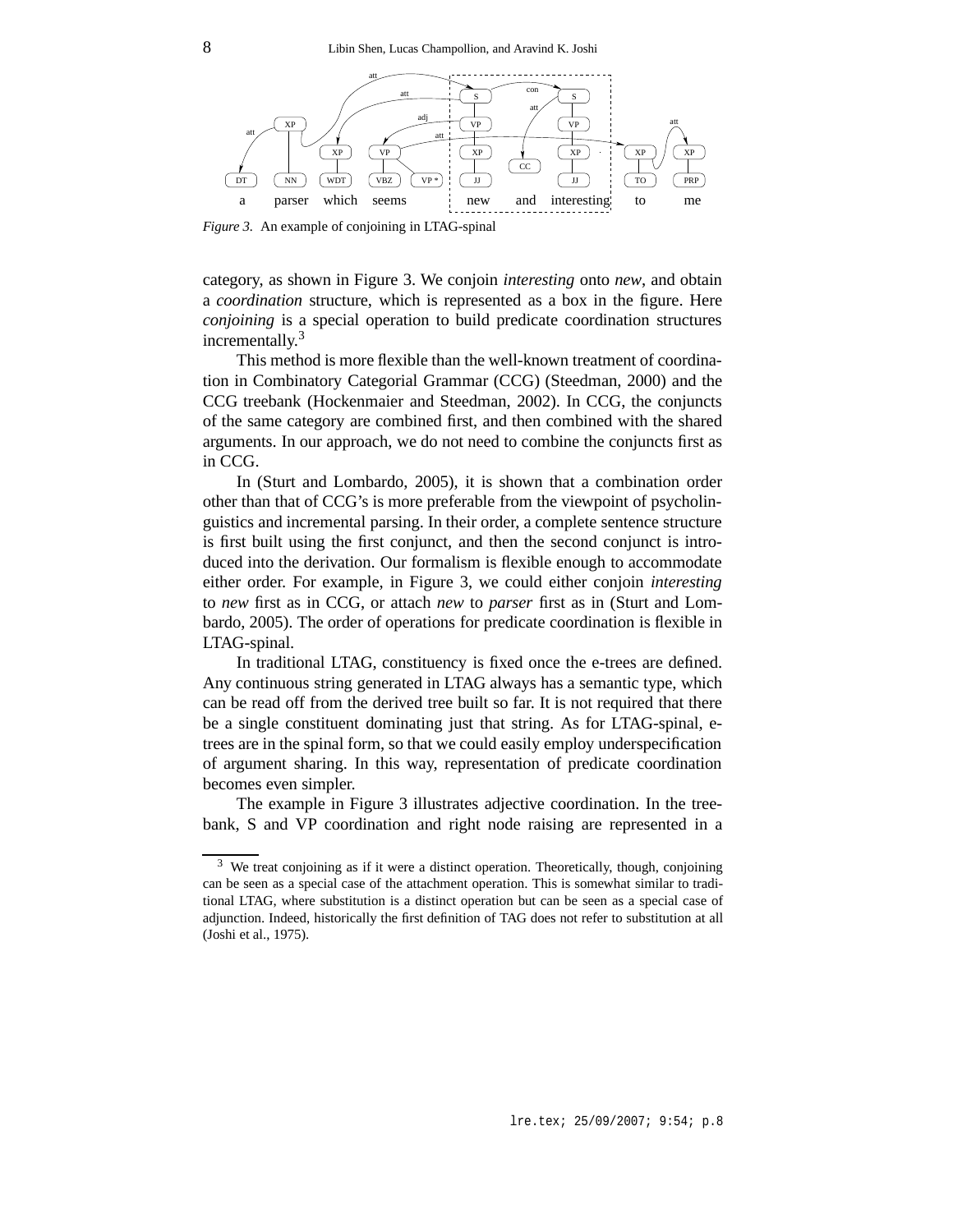similar way. As for gapping, we have not pursued the question of how to represent it in LTAG-spinal, mainly because the traces of the gapped predicates are not annotated in PTB and so we could not extract this information.

#### 3.2.3. *Extraction algorithm*

We now describe the algorithm that we have used to extract the LTAG-spinal Treebank from the PTB with Propbank annotation. We use a rule-based method for treebank extraction. We take a PTB tree as an LTAG *derived* tree. The algorithm is implemented in several rounds of tree traversal. Each round is implemented with a recursive function over trees. Therefore, whenever possible, we try to divide different operations into different rounds so as to simplify the implementation. The following is a list of the steps for extraction.

- 1. We first automatically generate the annotation for *be*, since the latest release of Propbank does not provide annotation for the verb *be*.
- 2. Then we reconcile PTB and Propbank by tree transformations on PTB trees to make them compatible with Propbank annotations. <sup>4</sup>
- 3. We recognize LTAG predicate adjunction and predicate coordination in the PTB with respect to Propbank annotations.

The recognition of predicate adjunction is based on discontinuous arguments as shown in the example in Section 3.2.1. Auxiliary trees are extracted for raising verbs, Exceptional Case Marking (ECM) Verbs and predicate parentheticals. In all other cases, auxiliary trees are mapped to initial trees (see step 5). The resulting structures are shown in Section 4.

Predicate coordination is detected if there are several predicates whose arguments are under the same lowest dominating node, and there exist connectives between each pair of adjacent predicates in the sentence.

For both predicate adjunction and predicate coordination, we transform the PTB tree by cutting it into segments and reconnecting them with the LTAG derivation operations, i.e. attachment, adjunction and coordination. For each connected tree segment, we simply use head information to recursively recognize the LTAG derivation tree and e-trees that generate the segment.

4. Then we extract LTAG e-trees from the transformed PTB subtrees recursively, with respect to Propbank annotations for predicates and a head table for all other constituents.

<sup>4</sup> Detailed operations for tree transformations were described in (Shen, 2006). Similar work was reported in (Babko-Malaya et al., 2006; Yi, 2007).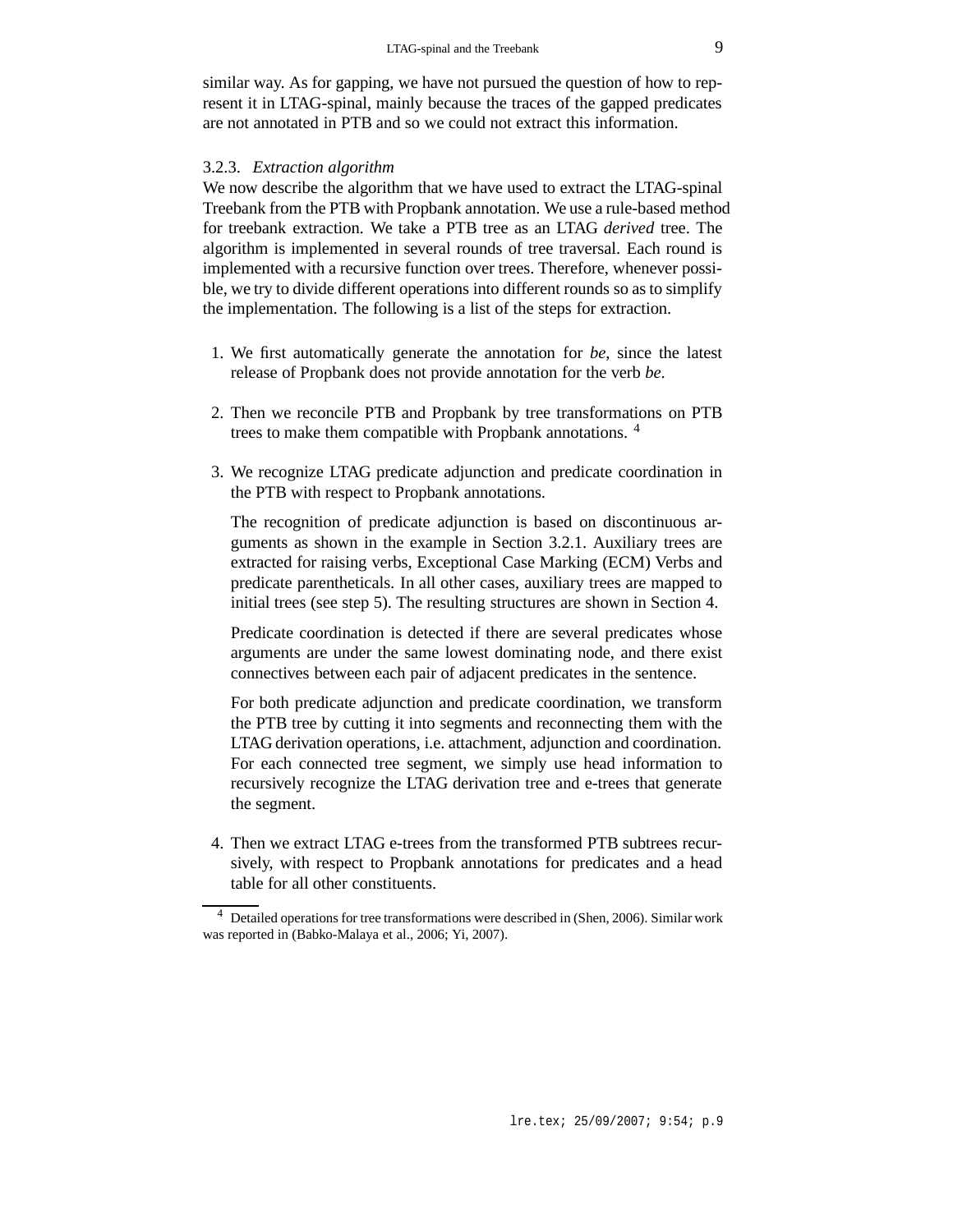

*Figure 4.* Types of normalized spinal e-trees

5. At the end, we map all of the e-trees into a small set of normalized etrees, as shown in Figure 4. For example, an e-tree (S (S (VP VB))) with duplicated S nodes is normalized to (S (VP VB)). Phrasal projections (NP, PP, etc.) are all mapped to "XP" since this information is already encoded in the POS tags.

We map a non-predicate auxiliary tree to an initial tree by removing its foot node and root node. As a result, we have only 6 different kinds of initial trees (3 for verbs and 3 for non-verbs) and 4 different kinds of full auxiliary trees. In Figure 4, *VBX* represents a verbal POS tag, and *X* represents a non-verbal POS tag.

### **4. The LTAG-spinal Treebank**

In this section, we focus on linguistic phenomena of special interest to us. Some are difficult to represent with CFG, but are easy with TAG thanks to the use of adjunction, such as raising verbs (i.e. continue, begin, etc.), Exceptional Case Marking (ECM) verbs (i.e. expect, believe, etc.), and parentheticals. Some are important in order to make the parsing output useful, such as the treatment of relative clauses as well as predicative nominals and adjectives<sup>5</sup>.

The figures used in this section were generated with the graphical interface of our treebank API (see Section 6). In the figures, solid lines are used within e-tree spines, and dotted arrows are used between e-trees. Auxiliary trees are recognizable by their footnodes, which are marked with an asterisk. Empty elements (\*-1, \*t\*-48, etc.) are carried over from the PTB into the

<sup>5</sup> For a general reference for the use of LTAGs for linguistic description, see (Frank, 2002).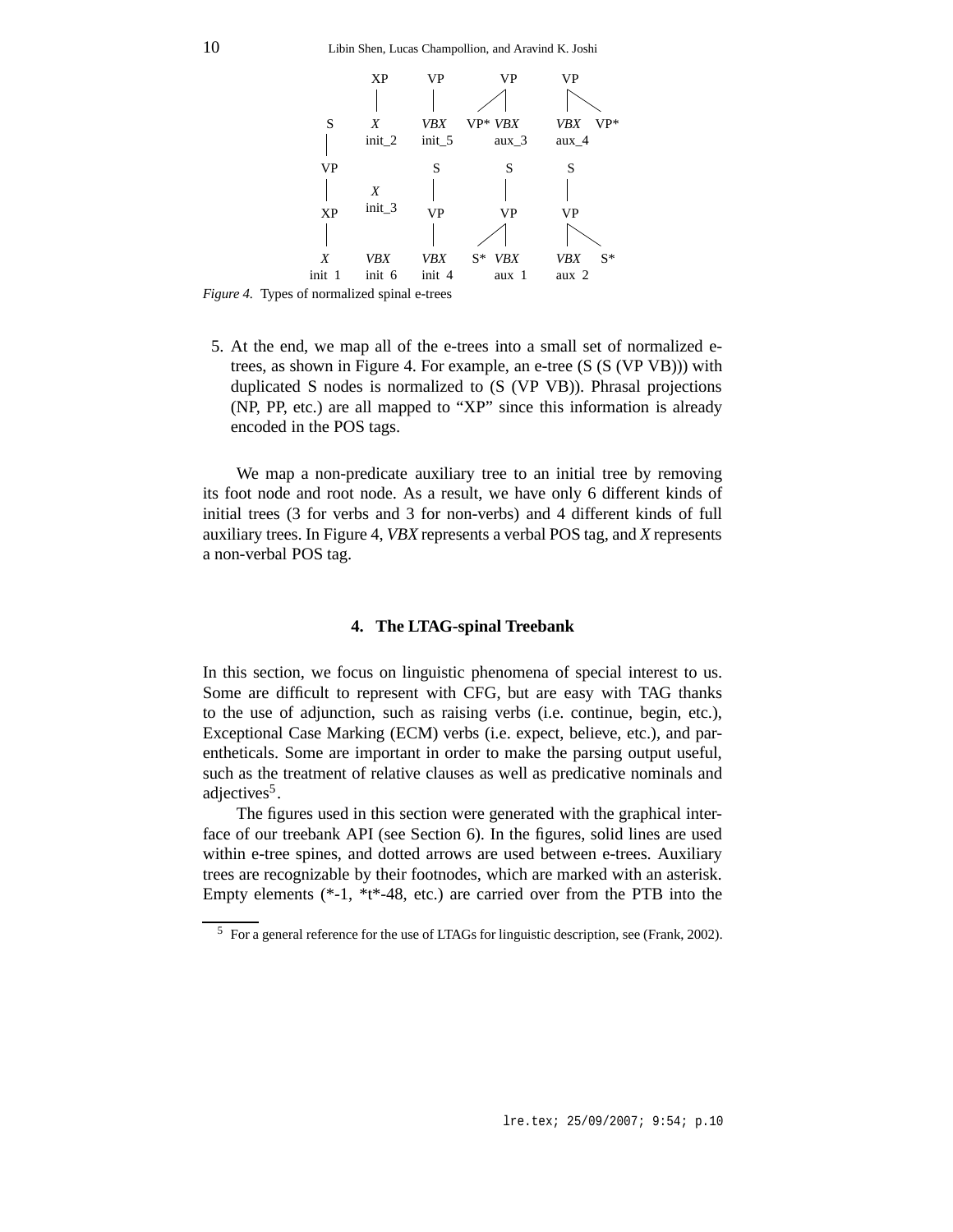

*Figure 5.* the market could continue to soften in the months ahead

LTAG-spinal Treebank.<sup>6</sup> For convenience, the root node of every e-tree is annotated with the span that this tree and its descendants cover in the string.

### 4.1. RAISING VERBS AND PASSIVE ECM VERBS

In the LTAG-spinal Treebank, raising verbs and passive ECM verbs are associated with an auxiliary tree. For example, in Figure 5, the e-tree for *continue* adjoins onto the S node of the e-tree for *soften*. Furthermore, *in* attaches to *continue*. Since *soften* is between *continue* and *in* in the flat sentence, this is a case of a non-projective dependency. We use the adjoining operaion to distinguish raising verbs from control verbs.

### 4.2. RELATIVE CLAUSES

In the LTAG-spinal Treebank, a relative clause is represented by attaching the predicate of the clause to the head of the phrase that it modifies. For example, in Figure 6, the predicate of the relative clause is *shown*. *which* attaches onto *shown*, and *shown* attaches onto *earnings*.

# 4.3. PARENTHETICALS

In the LTAG-spinal treebank, parentheticals containing a predicate, such as "Mr. Green testified", are treated using adjunction. This predicate adjoins into

<sup>6</sup> Coindexation information is not maintained in the trees because Propbank can be used to recover it. We have included these traces in the LTAG-spinal treebank to record the annotation decisions of the PTB. We do not attach any theoretical significance to these traces and provide them for informational purposes only. If this information is not needed, a *purely lexicalized* version of our treebank can be easily obtained by stripping off the e-trees anchored in traces.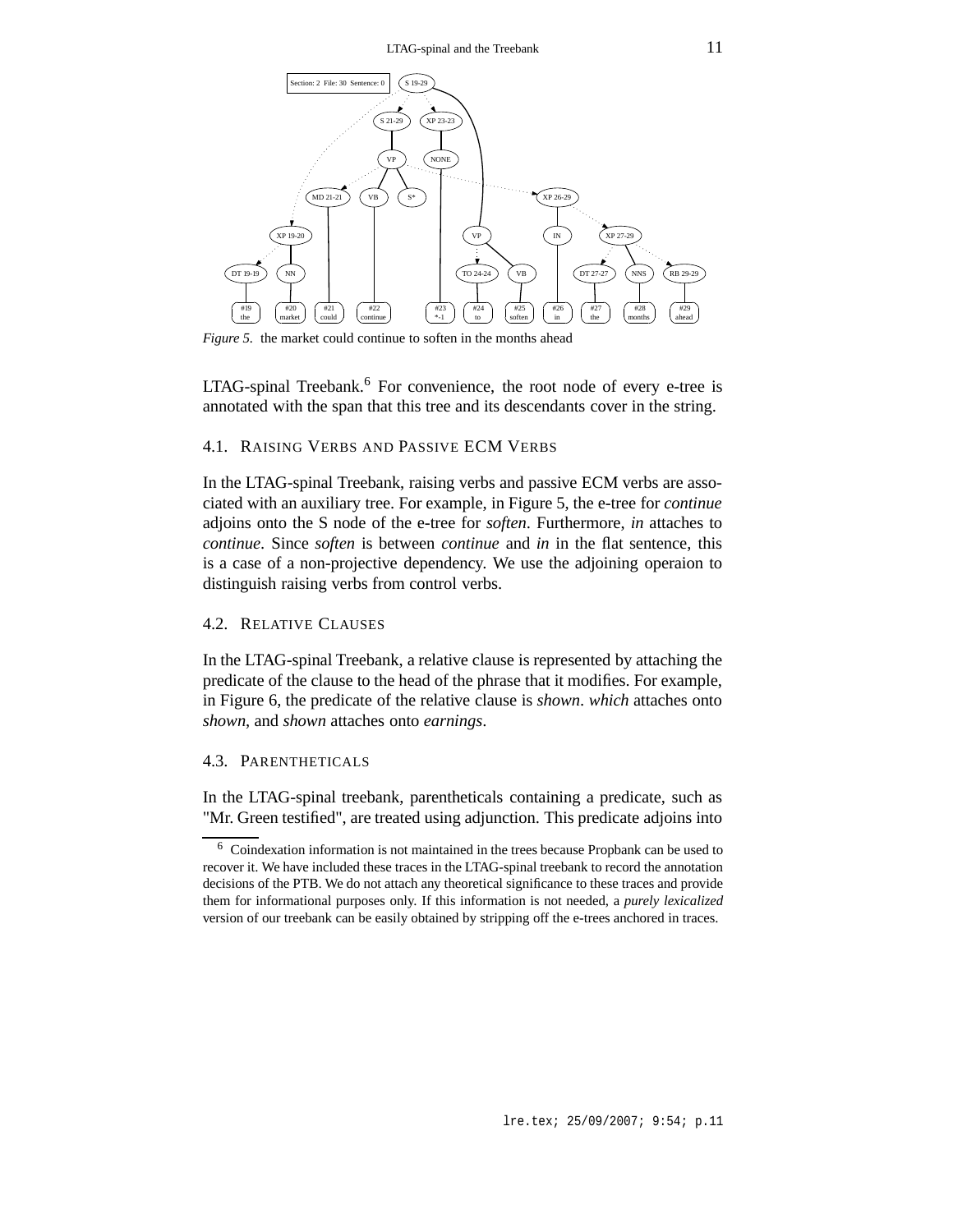

*Figure 6.* ... earnings, which were mistakenly shown ...



*Figure 7.* Eventually, Mr. Green testified, he began ...

the verb of the clause that contains the parenthetical. The argument structure of that clause is not disrupted by the presence of the parenthetical. For example, in Figure 7, *testified* adjoins into *began* from left. Arguments and adjuncts of *began* are attached directly to *began*, even when they are separated from it by the parenthetical, as is the case with *eventually*.

### 4.4. PREDICATIVE TREES

In the current version of the LTAG-spinal Treebank, most of the predicate nominals and adjectives are not annotated as the head predicate. Instead, in order to avoid propagating potential errors, we treat the copula as the head of the sentence. For example, in Figure 8, *writer* attaches to *is*.

We are aware that, in the XTAG English grammar, predicate nominals and adjectives are regarded as the head. Our differing treatment is due to the difficulty in finding the head of a noun phrase. In the PTB, NP representation is flat (Vadas and Curran, 2007), so that it is non-trivial to recognize coordination at the NP level automatically. For example, the NP *those workers and*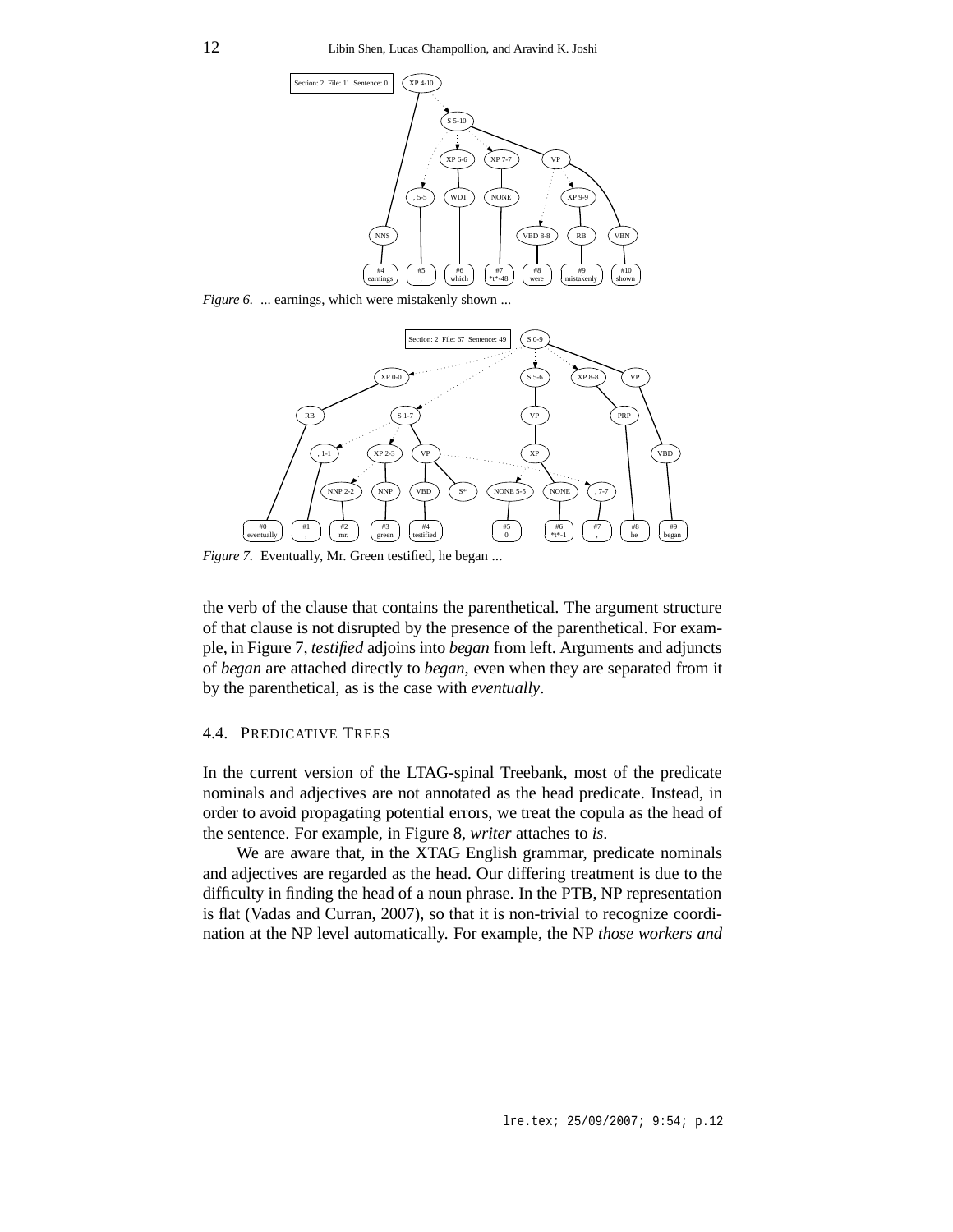

*Figure 8.* Waleson is a free-lance writer ...



*Figure* 9. ... 28 have died – more than three times the expected number ...

*managers* and the NP *the US sales and marketing arm* are both represented as flat NPs.

Furthermore, appositives and NP lists are represented in the same way. The problem of distinguishing NP coordination from coordination within an NP results in the difficulty of choosing the head of NPs.

### 4.5. EXTRAPOSITION

Extraposition is a class of dependencies that cannot be represented with traditional LTAG<sup>7</sup>. It is also a problem for the LTAG-spinal formalism. For the sentence in Figure 9, *more than three times the expected number* should modify *28*. However, in the LTAG-spinal Treebank, *number*, the head of the NP, attaches to the predicate *died* instead.

<sup>7</sup> Extraposition can be handled by multi-component LTAG (MC-LTAG) (Kroch and Joshi, 1985; Frank, 2002). Our LTAG-spinal Treebank at present does not support MC-LTAG.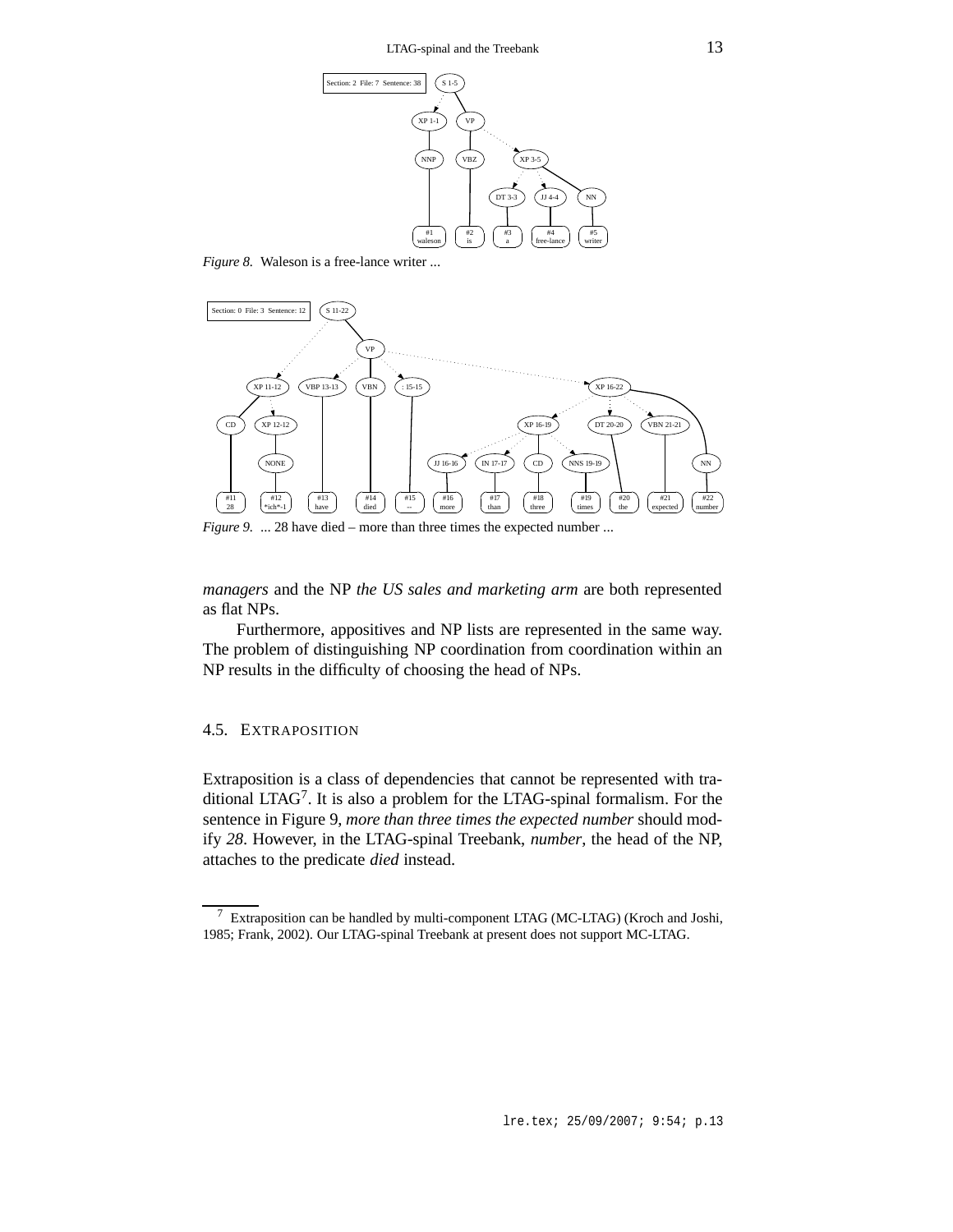### **5. Properties of the LTAG-spinal Treebank**

In this section, we describe the LTAG-spinal Treebank in numbers, and argue that LTAG-spinal as an annotation format represents an improvement on the PTB since it facilitates the recovery of semantic dependencies.

We ran the extraction algorithm on 49,208 sentences in the PTB. However, 454 sentences, or less than 1% of the total, were skipped. 314 of these 454 sentences have gapping structures. Since the PTB does not annotate the trace of deleted predicates, additional manual annotation would be required to handle these sentences. For the rest of the 140 sentences, abnormal structures are generated due to tagging errors.

### 5.1. STATISTICS

In the LTAG-spinal Treebank extracted from the remaining 48,754 sentences in the PTB, there are 1,159,198 tokens, of which 2,365 are auxiliary trees and 8,467 are coordination structures. 5% of all sentences contain at least one adjunction and 17% at least one coordination.

In the grammar extracted from 48,754 sentences in the PTB using steps 1-4 of the algorithm described in section 3.2.3, there are 1,224 different types of spinal e-trees, and 507 of them appear only once in the LTAG-spinal Treebank. This result is compatible with the long tail of the distribution observed in (Xia, 2001; Chen et al., 2006). Many of these e-trees are just noise. On the other hand, after executing step 5 (normalization), there remain only 135 different *normalized* spinal e-trees, and only 7 of them appear only once in the treebank. We also avoid the sparse data problem by using normalized e-trees.

#### 5.2. COMPATIBILITY WITH PROPBANK

This section shows that our treebank maintains a high level of compatibility with Propbank and that its derivation trees, for the most part, permit easy recovery of Propbank predicate-argument relationships.

Propbank arguments are represented as word spans, not subtrees. So the first question is whether they correspond to subtrees in the LTAG-spinal derivation tree. We say that an argument is **well-formed** in the LTAG-spinal Treebank if it can be generated by a subtree some of whose direct children trees may be cut away. For example, *and the stocks* is generated by a subderivation tree anchored on *stocks*, while *and* and *the* attach to the tree for *stocks*. Then we say that the argument *the stocks* is well-formed because we can get it by cutting the *and* tree, a direct child of the *stocks* tree.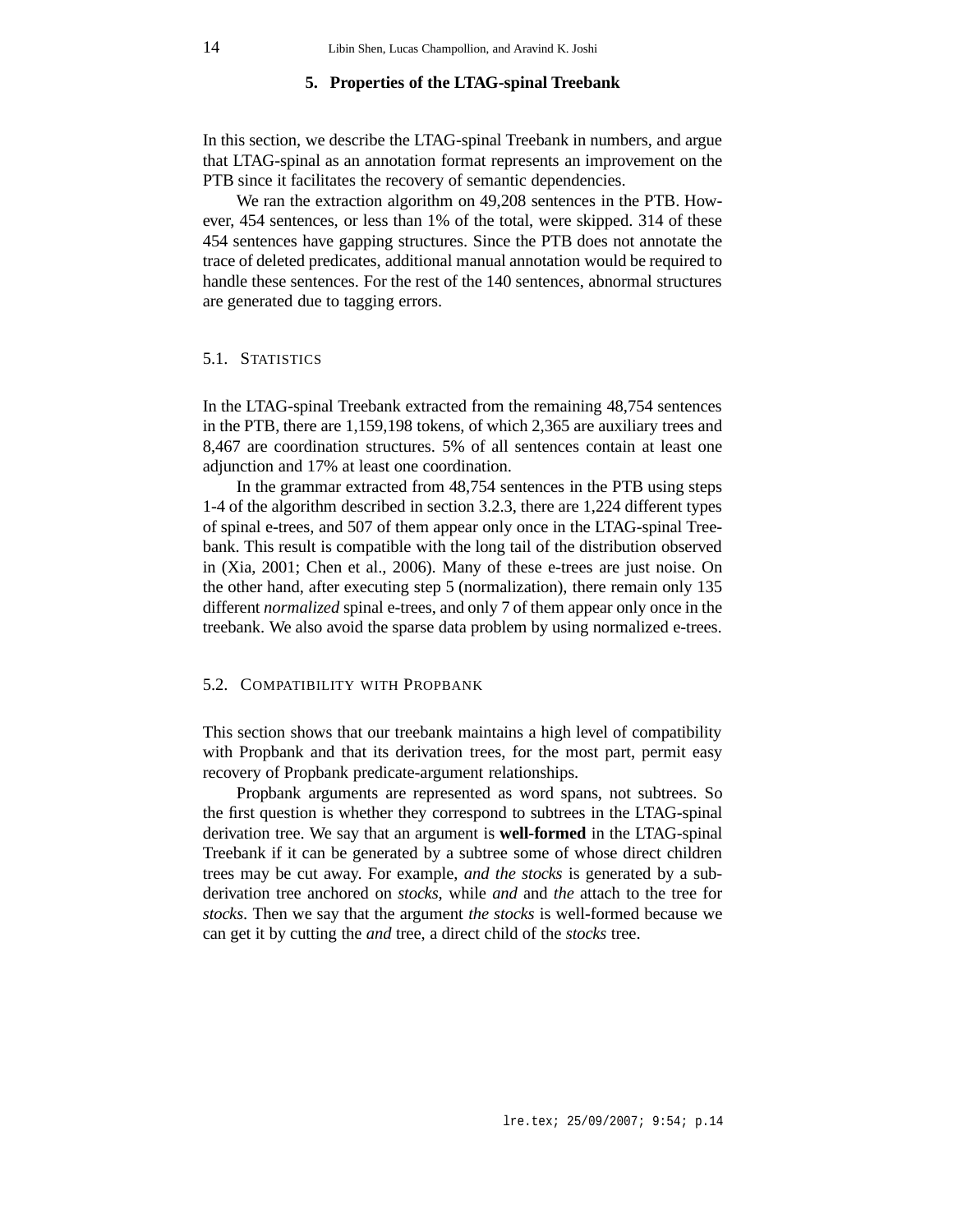Table I. Distribution of pred-arg pairs with respect to the distance between predicate and argument.

| Distance    | Number | Percent |
|-------------|--------|---------|
|             | 261554 | 88.4    |
| 2           | 12287  | 4.2     |
| 3           | 10789  | 3.6     |
| >1          | 3426   | 1.2     |
| ill-formed  | 1661   | 0.6     |
| complex arg | 6135   | 2.1     |
| total       | 295852 | 100.0   |

As shown in Table I, we have  $295,852$  pairs<sup>8</sup> of predicate-argument structures. Only 1661 arguments, 0.6% of all of the arguments, are not wellformed. Most of these cases are extraposition structures.

For the remaining 294,191 arguments, we now ask how easy it is to recover the argument from a given subtree containing it. By using a few heuristic rules, for example, removing the subtrees for the punctuation marks at the beginning and at the end, we can easily recover 288,056, or 97.4% of all the arguments. For the remaining 6,135 arguments, more contextual information is required to recover the argument. For example, we have a phrase *NP PP SBAR* (*a book in the library that has never been checked out*), where both *PP* and *SBAR* attach to the *NP* as modifiers. Here *NP*, instead of *NP PP*, is an argument of the main verb of *SBAR* in the Propbank. In order to handle cases like these, learning methods should be used. However, we have a baseline of 97.4% for this task, which is obtained by just ignoring these difficult cases.

The next question is how to find the subtree of an argument if we are given a predicate. We evaluate the LTAG-spinal Treebank by studying the pattern of the path from the predicate to the argument for all the predicateargument pairs in the treebank. Table I shows the distribution of the distances between the predicate and the argument in derivation trees. Distance  $= 1$ means the predicate and the argument are directly connected.

The following is a list of the most frequent patterns of the path from the predicate to the argument. *P* represents a predicate, *A* represents an argument, *V* represents a modifying verb, and *Coord* represents predicate coordination.

<sup>8</sup> For the sake of convenience, particles are represented as arguments.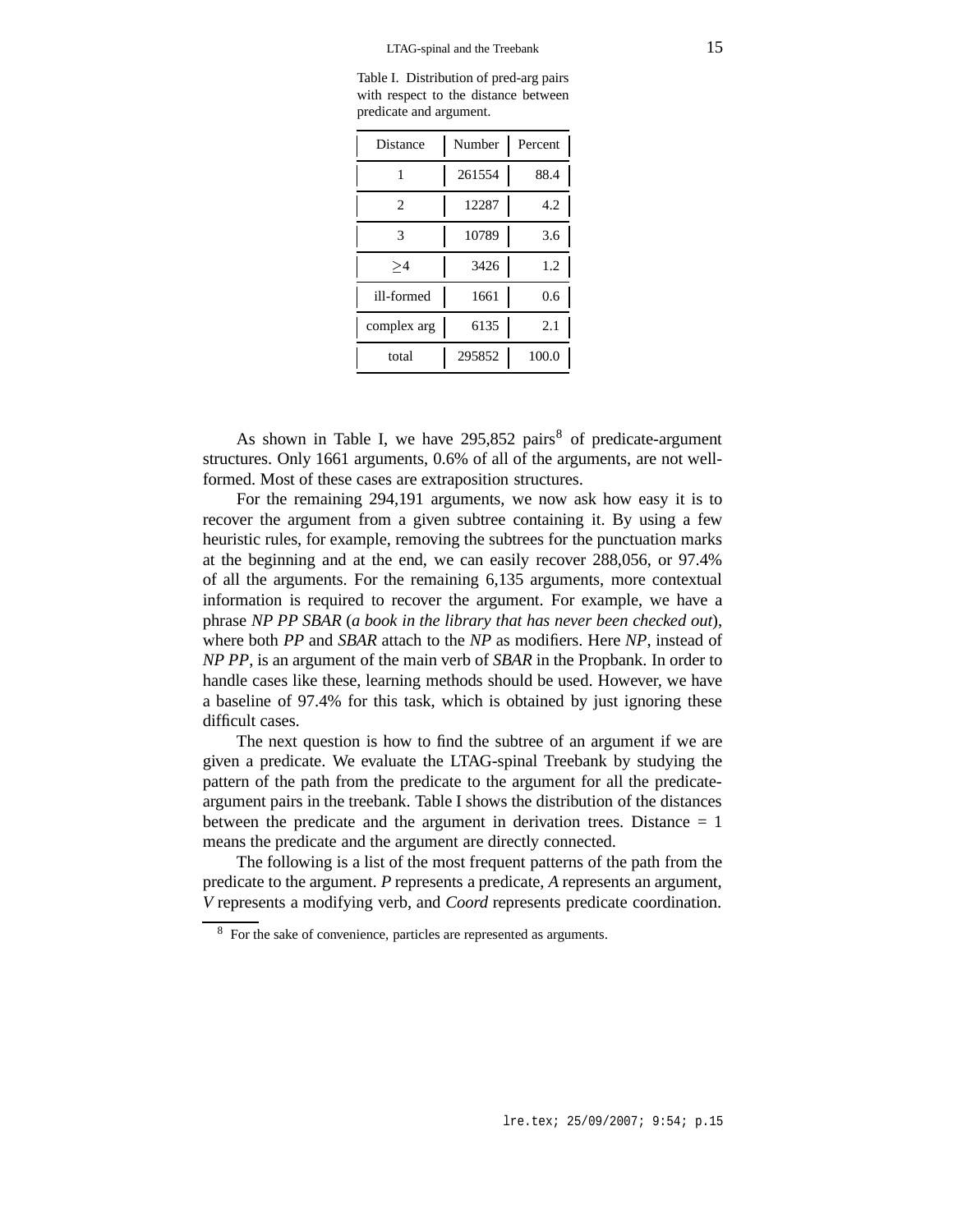|                | Path Pattern                                         | Distance |        | Number Percent |
|----------------|------------------------------------------------------|----------|--------|----------------|
| 1              | $P \rightarrow A$                                    | 1        | 243796 | 82.4           |
| 2              | $P \leftarrow A$                                     | 1        | 14658  | 5.0            |
| 3              | $P \leftarrow Px \rightarrow A$                      | 2        | 10990  | 3.7            |
| $\overline{4}$ | $P \leftarrow$ Coord $\rightarrow Px \rightarrow A$  | 3        | 5613   | 1.9            |
| 5              | $V \leftarrow A$                                     | 1        | 3100   | 1.0            |
| 6              | $P \leftarrow Ax \leftarrow Py \rightarrow A$        | 3        | 3028   | 1.0            |
| 7              | $P \leftarrow$ Coord $\leftarrow$ Px $\rightarrow$ A | 2        | 839    | $0.3\,$        |
| 8              | $P \leftarrow Px \leftarrow Py \rightarrow A$        | 3        | 704    | 0.2            |
|                | other patterns                                       | 2        | 458    | $0.2\,$        |
|                | other patterns                                       | 3        | 1444   | 0.5            |
|                | other patterns                                       | $\geq 4$ | 3426   | 1.2            |
| ill-formed     |                                                      |          | 1661   | 0.6            |
| complex arg    |                                                      |          | 6135   | 2.1            |
|                | total                                                |          | 295852 | 100.0          |

Table II. Distribution of pred-arg pairs with respect to the path from the predicate to the argument.

Arrows point to the child from the parent. The number of the arrows is the distance between the predicate and argument, except for the case of a conjunct and its parent, which are considered directly connected although there is an artificial Coord node in between. Conjuncts are regarded as two steps apart from each other. We use  $A_x$ ,  $P_x$  and  $P_y$  to represent other arguments or predicates appearing in the sentence.

- 1.  $P \rightarrow A$  **A** *ex:* (What)*arg*<sup>1</sup> (will)*argM happen* (to dividend growth)*arg*<sup>2</sup> ?
- 2.  $P \leftarrow A$  (relative clause, predicate adjunction) *ex:* (the amendment)*arg*<sup>0</sup> which *passed* today *ex:* (the price) $_{arg1.1}$  *appears* (to go up) $_{arg1.2}$
- 3.  $P \leftarrow Px \rightarrow A$  (subject and object controls, Figure 10a) *ex:* (It)<sub>*arg*0</sub> plans to *seek* approval. ( $\mathbf{Px} = \text{plans}$ )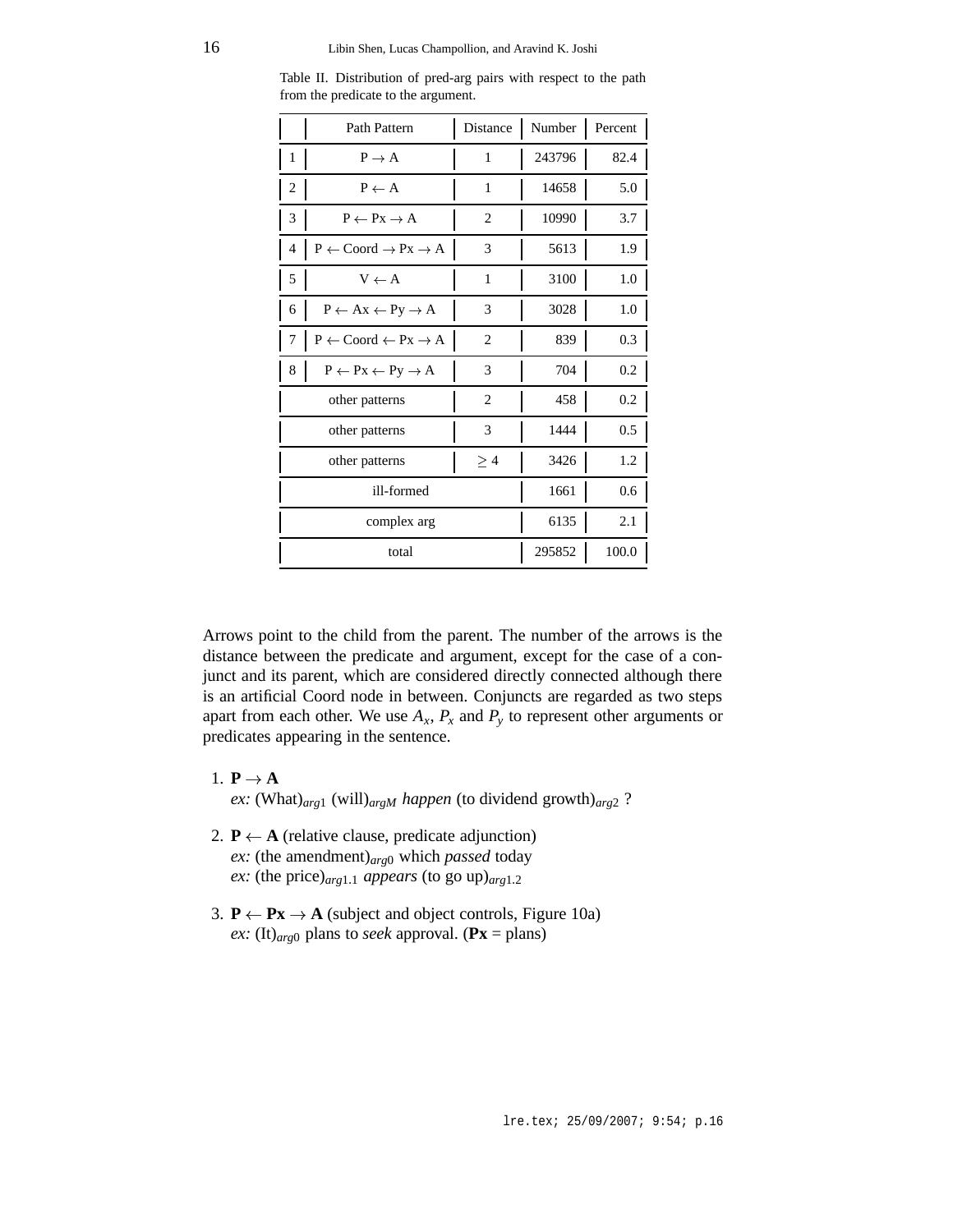- 4.  $P \leftarrow \text{Coord} \rightarrow Px \rightarrow A \text{ (shared arguments)}$ *ex:* (Chrysotile fibers)*arg*<sup>1</sup> are curly and are more easily *rejected* by the body. ( $\mathbf{Px} = \text{are on the left.}$ )
- 5.  $V \leftarrow A$ *ex:* the Dutch *publishing* (group)*arg*<sup>0</sup>
- 6.  $P \leftarrow Ax \leftarrow Py \rightarrow A$  (Figure 10b) *ex:* (Mike)<sub>*arg*0</sub> has a letter to *send*. ( $Ax =$  letter,  $Py =$  has)
- 7.  $P \leftarrow \text{Coord} \leftarrow P\mathbf{x} \rightarrow \mathbf{A} \text{ (control+coordination)}$ *ex:* (It)*arg*<sup>0</sup> expects to *obtain* regulatory approval and *complete* the transaction. ( $\mathbf{Px} =$  expects)
- 8.  $P \leftarrow Px \leftarrow Py \rightarrow A$  (chained controls, Figure 10c) *ex:* (Officials)*arg*<sup>0</sup> began visiting about 26,000 cigarette stalls to *remove* illegal posters. ( $\mathbf{Px} = \text{visiting}, \mathbf{Py} = \text{began}$ )

These eight patterns account for 95.5% of the total 295,852 pred-arg pairs in the treebank. Table II shows the frequency of these patterns. Patterns 1, 2 and 5 account for all the directly connected pred-arg pairs in Table I.

We take this result to provide empirical justification for LTAG's notion of EDL. In addition, this result shows that the LTAG-spinal derivation tree provides support for automatically identifying predicate-argument relationships in a way that PTB annotation by itself does not.

### 5.3. UNLABELED ARGUMENT IDENTIFICATION

For the purpose of showing the compatibility of the LTAG-spinal Treebank with the Propbank, here we present a preliminary experiment on unlabeled argument identification, a task which is used to generate all the argument candidates for an argument classification system. We compare the performance of a rule-based approach for extracting unlabeled Propbank arguments from the LTAG-spinal Treebank with a SVM-based approach (Pradhan et al., 2005) for extracting the same information from the PTB. The point of this section is to evaluate how easily Propbank information can be recovered from



*Figure 10.* Patterns: (a)  $P \leftarrow Px \rightarrow A$  (b)  $P \leftarrow Ax \leftarrow Py \rightarrow A$  (c)  $P \leftarrow Px \leftarrow Py \rightarrow A$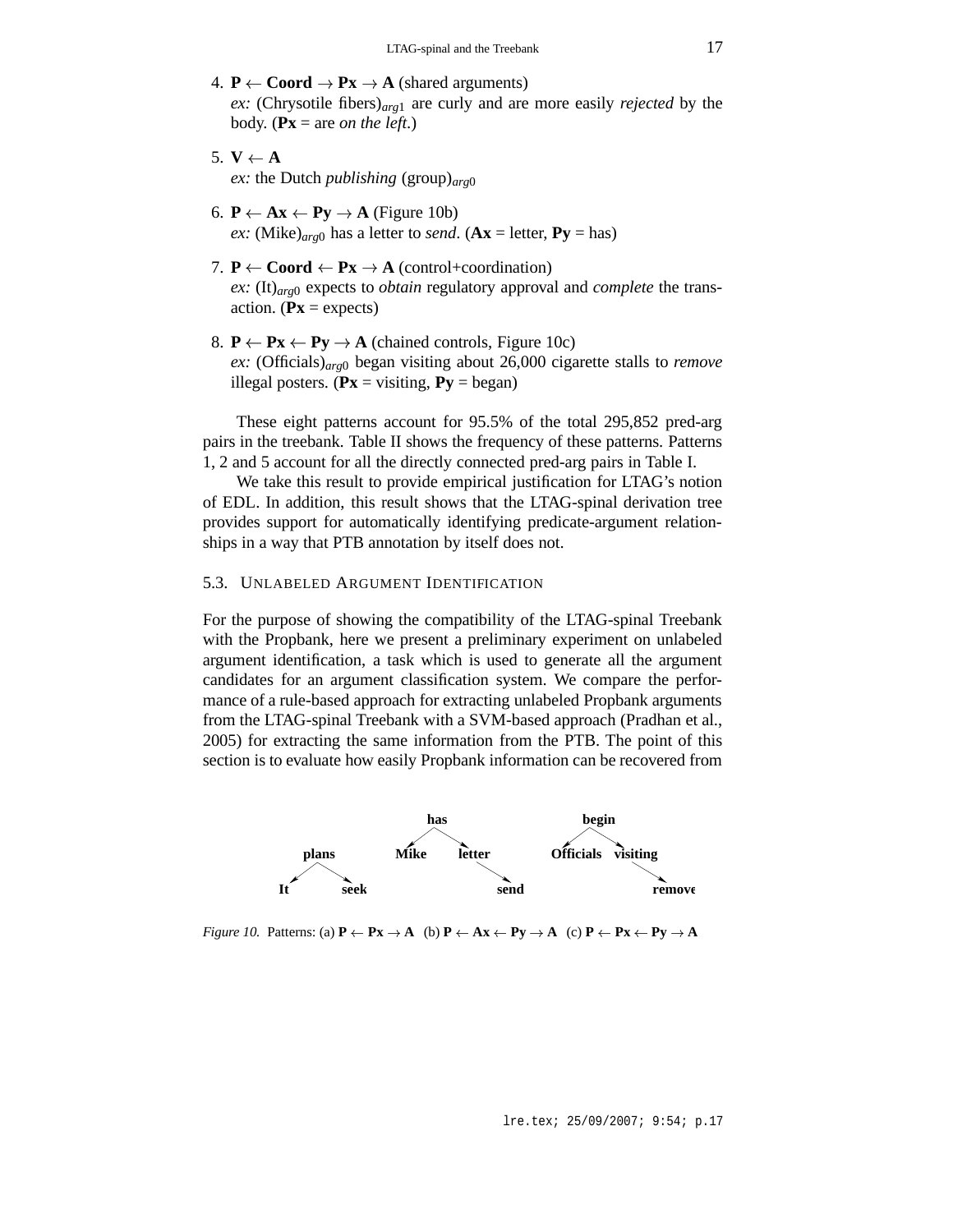Table III. Unlabeled non-trace argument identification on Section 23

| Model         | Training Data   Recall%   Precision%   F-score% |      |      |      |
|---------------|-------------------------------------------------|------|------|------|
| rules on LTAG |                                                 | 90.8 | 91.7 | 91.3 |
| SVMs on PTB   | 1М                                              | 96.2 | 95.8 | 96.0 |

LTAG-spinal annotation. The comparison with (Pradhan et al., 2005) (see Table III) is given for informational purposes only since we used Propbank information in the process of creating the LTAG-spinal Treebank (including the LTAG-spinal test data).

In (Chen and Rambow, 2003), pattern 1 is used to recognize arguments. However, it is not enough, since it only accounts for 82.4% of the total data. We have implemented a simple rule-based system for unlabeled argument identification by employing patterns 1-5 as follows. For each verbal predicate, we first collect all the sub-derivation trees in the local context based on path patterns 1, 2 and 5 in the previous section. If there is no argument candidate in subject position, we look for the subject by collecting sub-derivation trees according to patterns 3 and 4. Then we transform these sub-derivation trees into phrases with a few simple rules as described in the previous section. We achieved an F-score of 91.3% for unlabeled non-trace argument identification on section 23 of this treebank<sup>9</sup>, and 91.6% on the whole treebank.

This illustrates that the LTAG-spinal Treebank makes explicit semantic relations that are implicit or absent from the original PTB. Training a parser on the LTAG-spinal Treebank appears to be a very interesting alternative approach toward semantic role labeling, one in which syntax and semantics are tightly connected.

### **6. Conclusions and Future Work**

In this article, we have introduced LTAG-spinal, a novel variant of traditional LTAG with desirable linguistic, computational and statistical properties. Unlike in traditional LTAG, subcategorization frames and the argument-adjunct distinction are left underspecified in LTAG-spinal. LTAG-spinal with adjunction constraints is weakly equivalent to traditional LTAG.

The LTAG-spinal formalism is used to extract an LTAG-spinal Treebank from the Penn Treebank with Propbank annotation. Based on Propbank annotation, predicate coordination and LTAG adjunction are successfully extracted. The LTAG-spinal Treebank makes explicit semantic relations that are

<sup>9</sup> Section 23 of our treebank contains 2401 of the 2416 sentences in PTB section 23.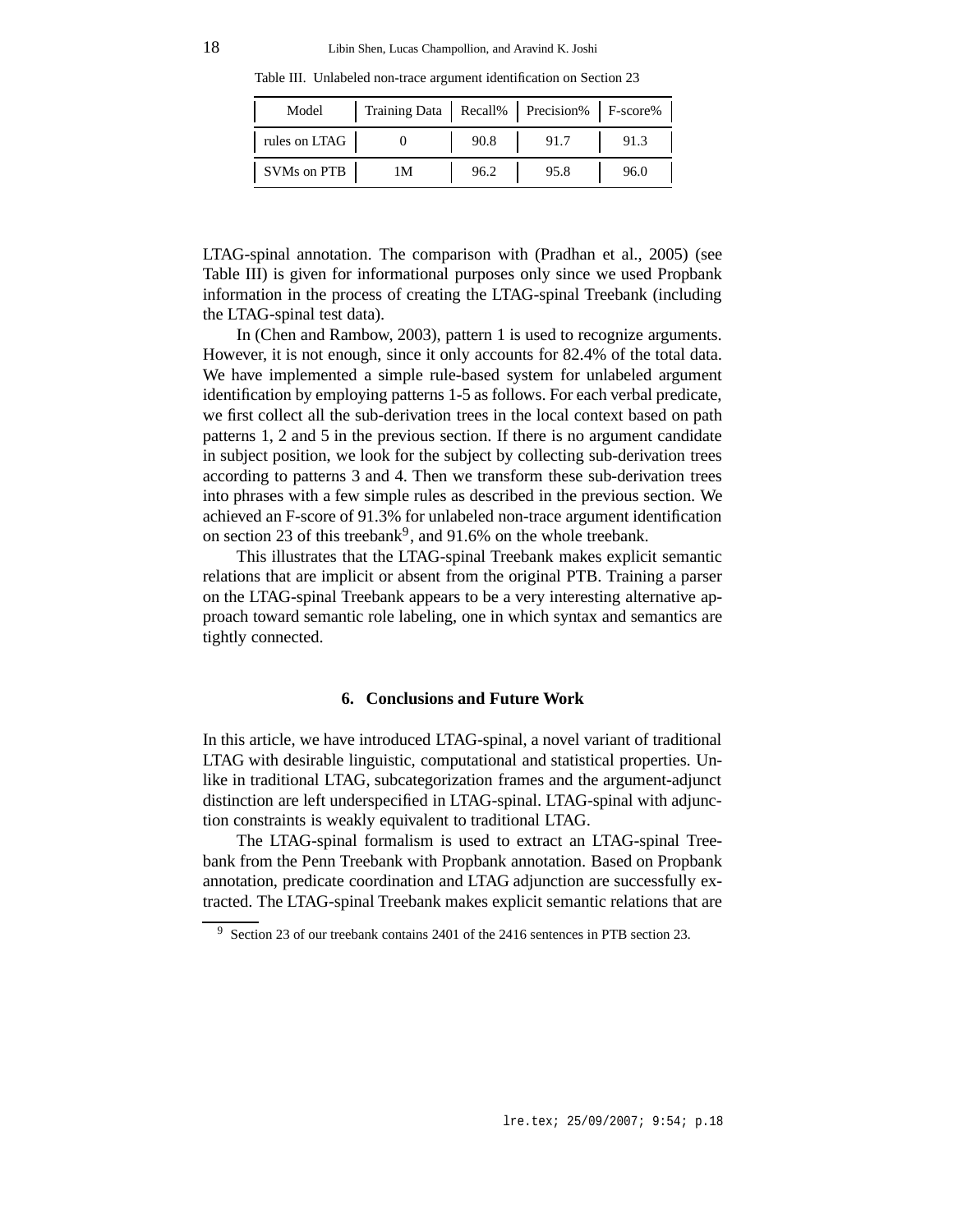implicit or absent from the original PTB. It provides a very desirable resource for statistical LTAG parsing, incremental parsing, dependency parsing, and shallow semantic parsing.

In (Shen and Joshi, 2005), the LTAG-spinal Treebank was used to train and evaluate an incremental parser for LTAG-spinal. In (Shen and Joshi, 2007), an efficient LTAG dependency parser was trained and evaluated on this treebank, and it achieved an F-score of 90.5% on dependencies on section 23 of this treebank. In the future, we will extend our work to semantic parsing based on this treebank.

The corpus is freely available for research purposes. The homepage of this resource is http://www.cis.upenn.edu/˜xtag/spinal/. The two parsers described above are also available for download at that page. We plan to release this resource through LDC in the future, at which time we will be able to include the mapping to the Propbank annotation.

We have created a comprehensive Java API that provides full access to the LTAG-spinal Treebank, the output of our parsers, and the special format of the Propbank annotation used in this work. It can be used for tasks such as postprocessing the parser output and producing graphical representations as in the illustrations. The API will be available under the link given above.

We hope this resource will promote research in statistical LTAG parsing, as the Penn Treebank did for CFG parsing. In the future, we also plan to build a standard LTAG treebank based on this LTAG-spinal Treebank.

#### **Acknowledgements**

We would like to thank our anonymous reviewers for valuable comments. We are grateful to Ryan Gabbard, who has contributed to the code for the LTAGspinal API. We also thank Julia Hockenmaier, Mark Johnson, Yudong Liu, Mitch Marcus, Sameer Pradhan, Anoop Sarkar, and the CLRG and XTAG groups at Penn for helpful discussions.

#### **References**

- Abeillé, A. and O. Rambow (eds.): 2001, *Tree Adjoining Grammars: Formalisms, Linguistic Analysis and Processing*. Center for the Study of Language and Information.
- Babko-Malaya, O., A. Bies, A. Taylor, S. Yi, M. Palmer, M. Marcus, S. Kulick, and L. Shen: 2006, 'Issues in Synchronizing the English Treebank and PropBank'. In: *Frontiers in Linguistically Annotated Corpora (ACL Workshop)*.
- Charniak, E.: 1997, 'Statistical parsing with a context-free grammar and word statistics'. In: *Proceedings of the Fourteenth National Conference on Artificial Intelligence*.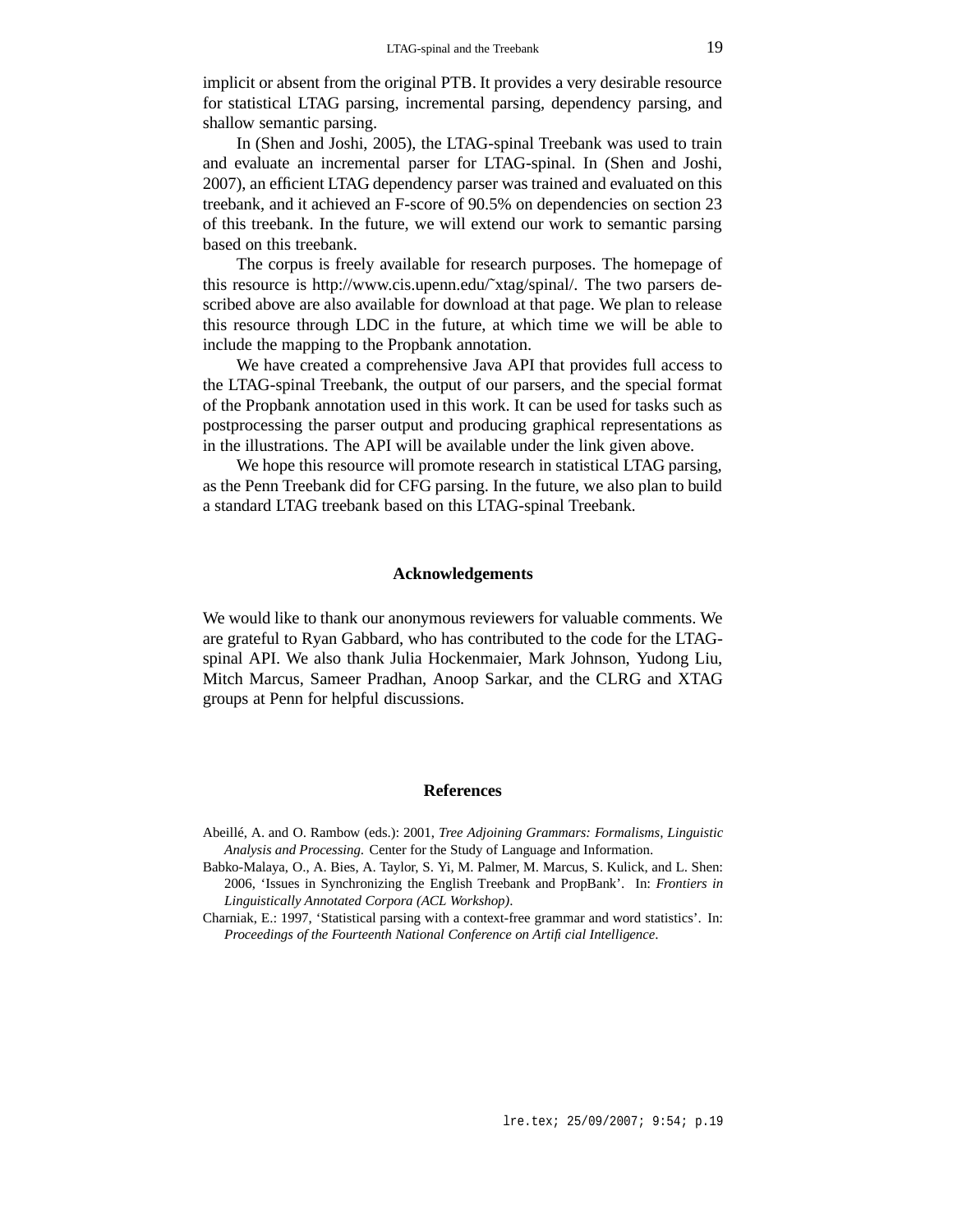- Charniak, E. and M. Johnson: 2005, 'Coarse-to-fine n-best parsing and MaxEnt discriminative reranking'. In: *Proceedings of the 43th Annual Meeting of the Association for Computational Linguistics (ACL)*.
- Chen, J., S. Bangalore, and K. Vijay-Shanker: 2006, 'Automated extraction of Tree Adjoining Grammars from treebanks'. *Natural Language Engineering* **12**(3), 251–299.
- Chen, J. and O. Rambow: 2003, 'Use of Deep Linguistic Features for the Recognition and Labeling of Semantic Arguments'. In: *Proceedings of the 2003 Conference of Empirical Methods in Natural Language Processing*.
- Chiang, D.: 2000, 'Statistical Parsing with an Automatically-Extracted Tree Adjoining Grammar'. In: *Proceedings of the 38th Annual Meeting of the Association for Computational Linguistics (ACL)*.
- Collins, M.: 1999, 'Head-Driven Statistical Models for Natural Language Parsing'. Ph.D. thesis, University of Pennsylvania.
- Frank, R.: 2002, *Phrase Structure Composition and Syntactic Dependencies*. The MIT Press.
- Hockenmaier, J. and M. Steedman: 2002, 'Generative Models for Statistical Parsing with Combinatory Categorial Grammar'. In: *Proceedings of the 40th Annual Meeting of the Association for Computational Linguistics (ACL)*.
- Joshi, A. K., L. S. Levy, and M. Takahashi: 1975, 'Tree adjunct grammars'. *Journal of Computer and System Sciences* **10**(1).
- Joshi, A. K. and Y. Schabes: 1997, 'Tree-Adjoining Grammars'. In: G. Rozenberg and A. Salomaa (eds.): *Handbook of Formal Languages*, Vol. 3. Springer-Verlag, pp. 69 – 124.
- Joshi, A. K. and B. Srinivas: 1994, 'Disambiguation of Super Parts of Speech (or Supertags): Almost Parsing'. In: *Proceedings of COLING '94: The 15th Int. Conf. on Computational Linguistics*.
- Kroch, A. and A. K. Joshi: 1985, 'The linguistic relevance of Tree Adjoining Grammar'. Report MS-CIS-85-16. CIS Department, University of Pennsylvania.
- Magerman, D.: 1995, 'Statistical Decision-Tree Models for Parsing'. In: *Proceedings of the 33rd Annual Meeting of the Association for Computational Linguistics*.
- Marcus, M. P., B. Santorini, and M. A. Marcinkiewicz: 1994, 'Building a Large Annotated Corpus of English: The Penn Treebank'. *Computational Linguistics* **19**(2), 313–330.
- Palmer, M., D. Gildea, and P. Kingsbury: 2005, 'The Proposition Bank: An Annotated Corpus of Semantic Roles'. *Computational Linguistics* **31**(1).
- Pradhan, S., K. Hacioglu, V. Krugler, W. Ward, J. Martin, and D. Jurafsky: 2005, 'Support Vector Learning for Semantic Argument Classification'. *Machine Learning* **60**(1-3), 11– 39.
- Rambow, O., D. Weir, and K. Vijay-Shanker: 2001, 'D-Tree substitution grammars'. *Computational Linguistics* **27**(1), 89–121.
- Sarkar, A. and A. K. Joshi: 1996, 'Coordination in Tree Adjoining Grammars: Formalization and Implementation'. In: *Proceedings of COLING '96: The 16th Int. Conf. on Computational Linguistics*.
- Schabes, Y. and R. C. Waters: 1995, 'A Cubic-Time, Parsable Formalism that Lexicalizes Context-Free Grammar without Changing the Trees Produced'. *Computational Linguistics* **21**(4).
- Shen, L.: 2006, 'Statistical LTAG Parsing'. Ph.D. thesis, University of Pennsylvania.
- Shen, L. and A. K. Joshi: 2005, 'Incremental LTAG Parsing'. In: *Proceedings of Human Language Technology Conference and Conference on Empirical Methods in Natural Language Processing*.
- Shen, L. and A. K. Joshi: 2007, 'Bidirectional LTAG Dependency Parsing'. Technical Report 07-02, IRCS, University of Pennsylvania.
- Steedman, M.: 2000, *The syntactic process*. The MIT Press.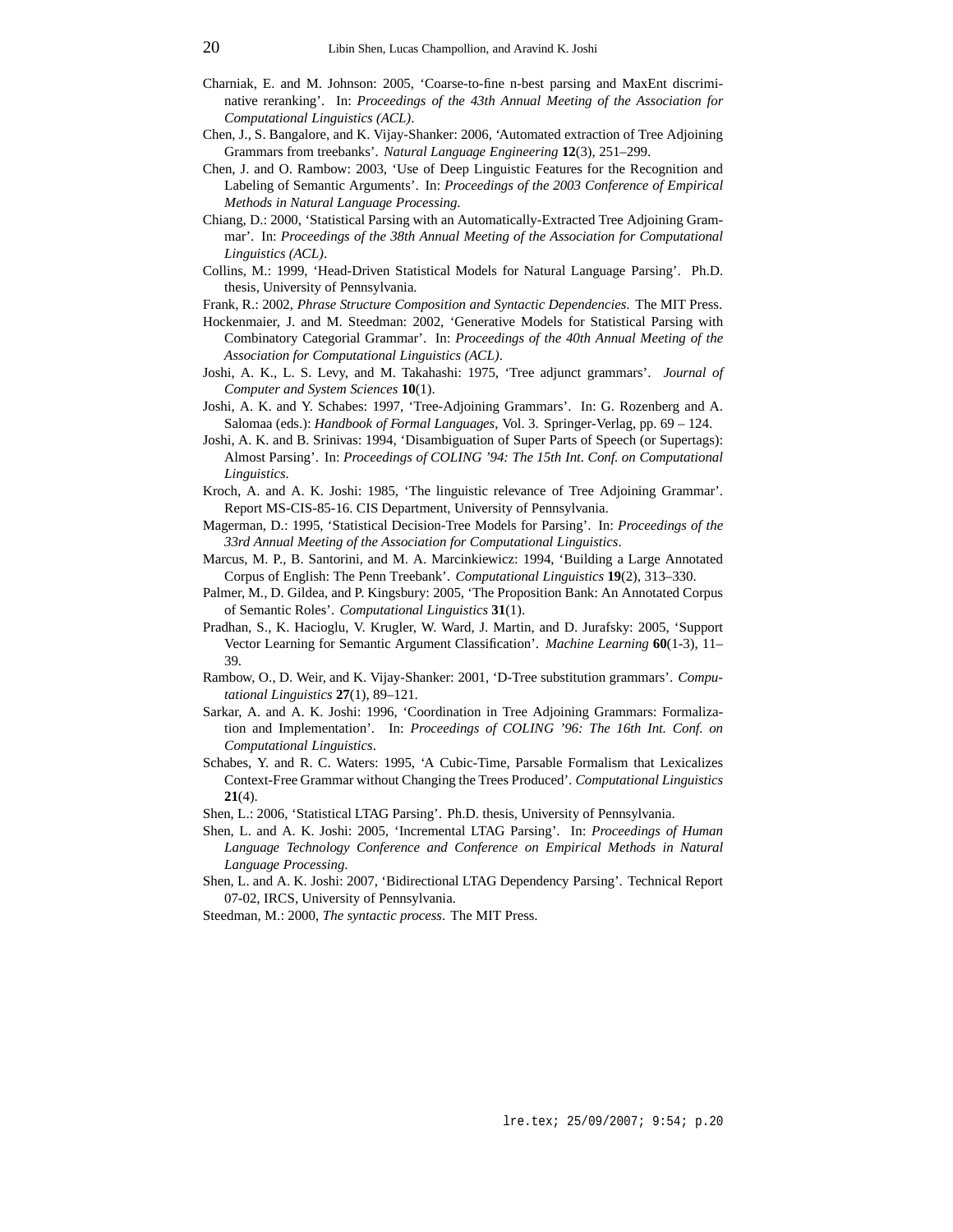- Sturt, P. and V. Lombardo: 2005, 'Processing coordinated structures: Incrementality and connectedness'. *Cognitive Science* **29**(2).
- Vadas, D. and J. Curran: 2007, 'Adding Noun Phrase Structure to the Penn Treebank'. In: *Proceedings of the 45th Annual Meeting of the Association for Computational Linguistics (ACL)*.
- Xia, F.: 2001, 'Automatic Grammar Generation From Two Different Perspectives'. Ph.D. thesis, University of Pennsylvania.
- XTAG-Group: 2001, 'A lexicalized tree adjoining grammar for English'. Technical Report 01-03, IRCS, University of Pennsylvania.
- Yi, S.: 2007, 'Robust Semantic Role Labeling Using Parsing Variations and Semantic Classes'. Ph.D. thesis, University of Pennsylvania.

*Address for Offprints:*

KLUWER ACADEMIC PUBLISHERS PrePress Department, P.O. Box 17, 3300 AA Dordrecht, The Netherlands e-mail: TEXHELP@WKAP.NL Fax: +31 78 6392500